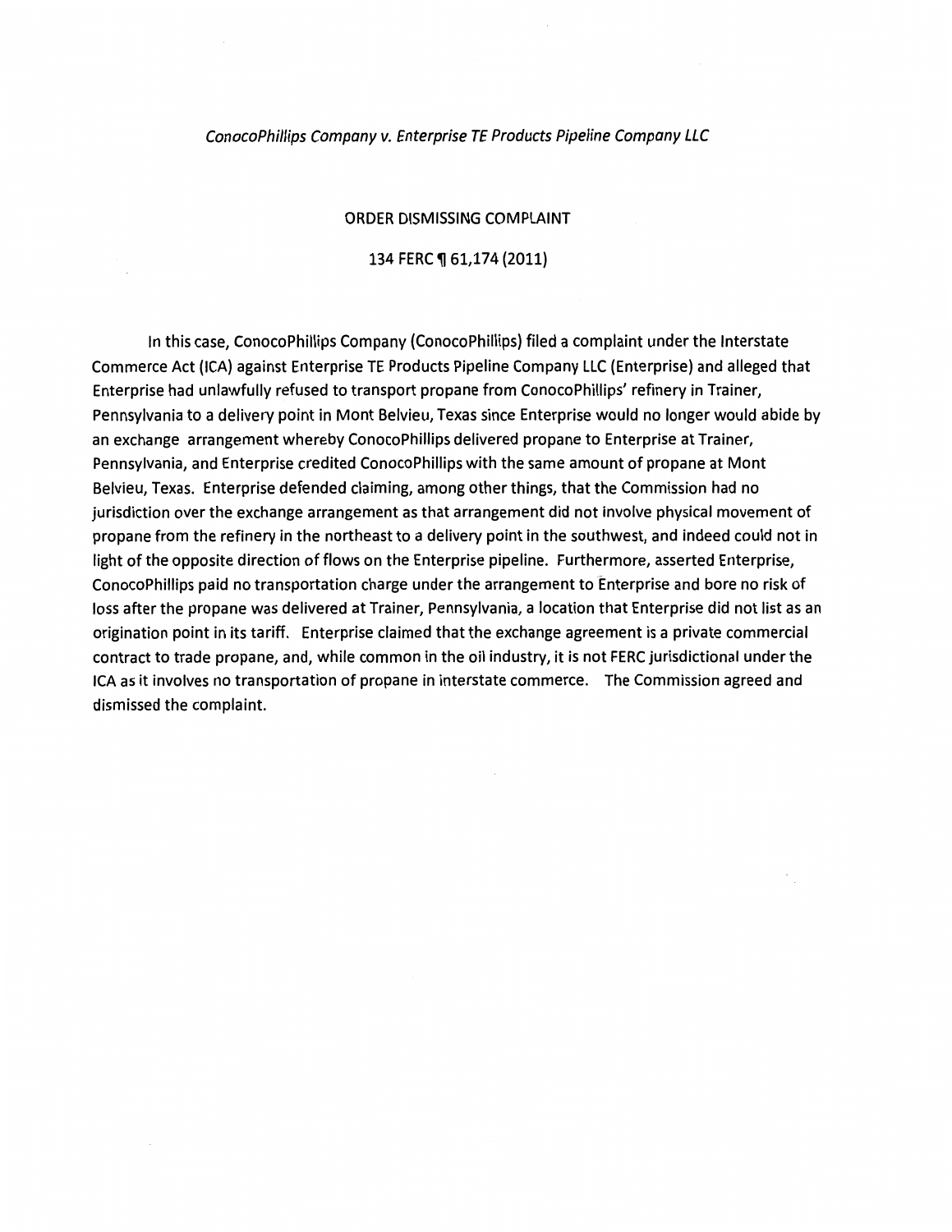# 134 FERC ¶ 61,174 UNITED STATES OF AMERICA FEDERAL ENERGY REGULATORY COMMISSION

Before Commissioners: Jon Wellinghoff, Chairman; Marc Spitzer, Philip D. Moeller, John R. Norris, and Cheryl A. LaFleur.

ConocoPhillips Company Docket No. ORII-3-000

v.

Enterprise TE Products Pipeline Company LLC

## ORDER DISMISSING COMPLAINT

 $(Issued March 4, 2011)$ 

I. On November 30, 20IO, ConocoPhillips Company (ConocoPhillips) filed a complaint against Enterprise TE Products Pipeline Company LLC (Enterprise TEPPCO) alleging Enterprise TEPPCO unlawfully refused to provide transportation of propane from the ConocoPhillips refinery in Trainer, Pennsylvania (Trainer refinery or Trainer) upon reasonable request, notwithstanding a long-established historical transportation pattern under which ConocoPhillips injects propane into Enterprise TEPPCO's pipeline system at this refinery. For the reasons discussed below, the Commission dismisses the complaint.

## **Background**

2. ConocoPhillips states it is one of the largest wholesale marketers of propane in the United States and is a past, present, and/or future shipper of propane on the Enterprise TEPPCO system. ConocoPhillips states Enterprise TEPPCO transports natural gas liquids (primarily propane and butane) from origins in Texas, Louisiana, Ohio, and Pennsylvania, including Trainer, to destinations in Louisiana, Arkansas, Missouri, Illinois, Indiana, Kentucky, Ohio, Pennsylvania, and New York. ConocoPhillips states Enterprise TEPPCO's tariffs do not list an origin at or near Trainer for propane or any other transportation.

3. ConocoPhillips states it owns a crude oil refinery at Trainer, Pennsylvania that produces gasoline, diesel, fuel oil, jet fuel and other distillates, together with approximately 4,000 barrels per day of propane that it delivers directly into the Enterprise TEPPCO pipeline. ConocoPhillips states the Trainer refinery is physically connected to the pipeline; propane exiting the refinery into the pipeline is measured at a meter facility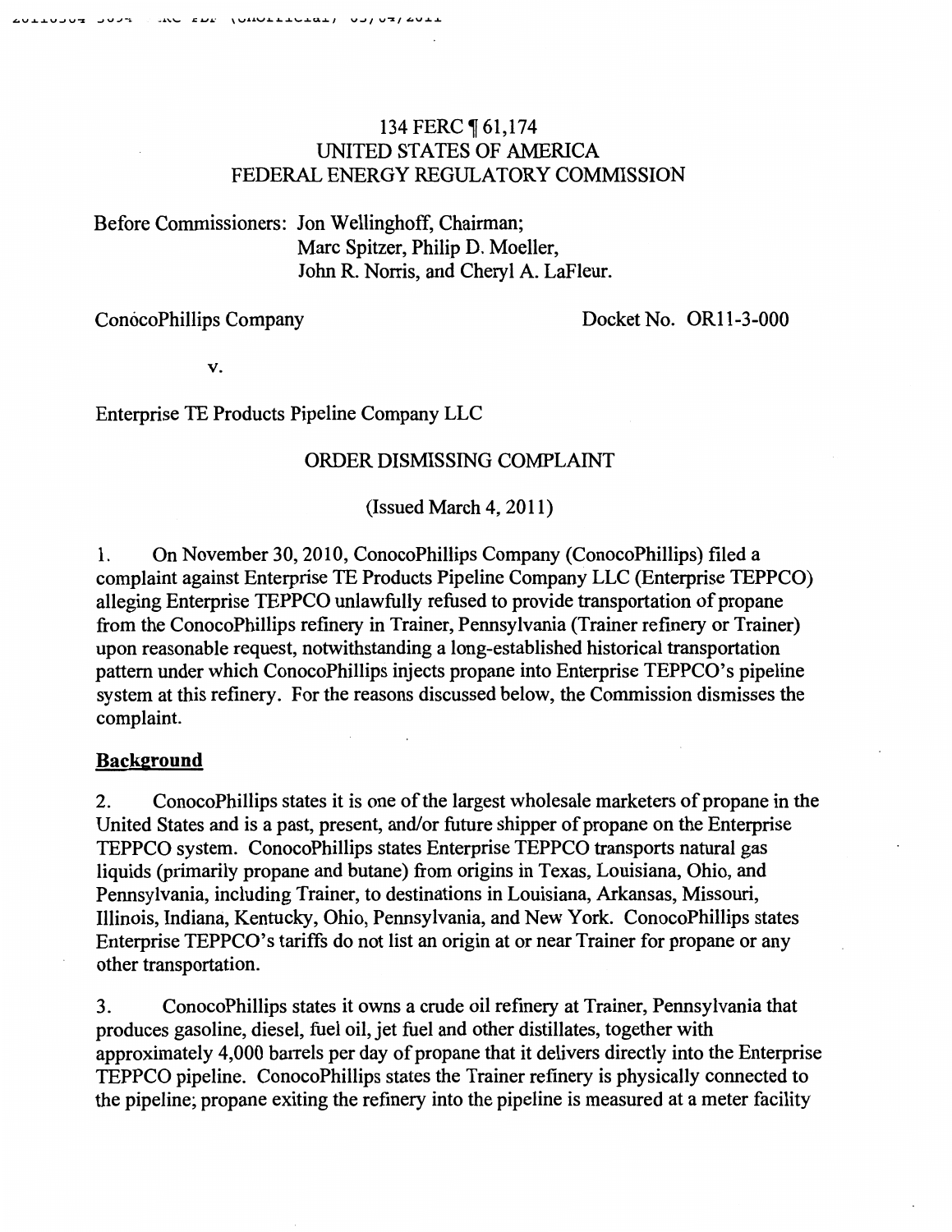Docket No. OR11-3-000 -2-

in Marcus Hook/Twin Oaks, Pennsylvania, which are existing destinations under Enterprise TEPPCO's tariffs. ConocoPhillips avers these Trainer-origin barrels are physically transported westward along the Trainer-Greensburg segment of the Enterprise TEPPCO system, commingled with propane shipped from points further south, and are transported onward to points in Pennsylvania and New York. ConocoPhillips states Enterprise TEPPCO, however, does not recognize these product movements in its FERC tariff. ConocoPhillips states instead, for at least 10 years, Enterprise TEPPCO has taken this propane under an exchange agreement or backhaul arrangement (Exchange Agreement), physically receiving it at Trainer and crediting ConocoPhillips for the propane via backhaul transportation, at the pipeline's Mont Belvieu, Texas origin. ConocoPhillips states the most recent reflection of this agreement is a contract dated April I, 2005. ConocoPhillips believes Enterprise TEPPCO has similar exchanges or backhaul arrangements with other parties in the Northeast.

4. ConocoPhillips states it delivers propane to the Enterprise TEPPCO pipeline from its refinery, and Enterprise TEPPCO in return delivers an equal volume of propane via backhaul to ConocoPhillips' account at its Mont Belvieu, Texas facility under the Exchange Agreement. ConocoPhillips states the Exchange Agreement defines the delivered volume of propane as "all Product produced" at the Trainer refinery, not to exceed 180,000 barrels per month without Enterprise TEPPCO's written consent. ConocoPhillips estimated the volume of product is approximately 4,000 barrels per stream day (or approximately  $1,460,000$  barrels per year).

5. ConocoPhillips certifies that its propane moving from Trainer meets the pipeline's specified flow, pressure, and product specifications. ConocoPhillips asserts it has met these flow, pressure, and product specification requirements for more than 10 years for product injected at Trainer into Enterprise TEPPCO's pipeline. ConocoPhillips asserts this propane benefits Enterprise TEPPCO by assisting the operation of its open stock system.

6. ConocoPhillips states the Exchange Agreement contains a provision requiring the parties to keep deliveries in approximate balance. Notwithstanding this provision, ConocoPhillips states that in July 2010, Enterprise TEPPCO stopped redelivering propane to ConocoPhillips at Mont Belvieu pursuant to the Exchange Agreement. ConocoPhillips states Enterprise TEPPCO continued to receive ConocoPhillips' propane at Trainer, but it did not credit ConocoPhillips' account at the Mont Belvieu location for this propane, as required under the Exchange Agreement, resulting in a significant and long-lasting imbalance. Specifically, ConocoPhillips states Enterprise TEPPCO seized

<sup>&</sup>lt;sup>1</sup> An open stock service permits shippers to withdraw propane at any destination on the system without waiting for their tender to physically move from the origin point to the destination point.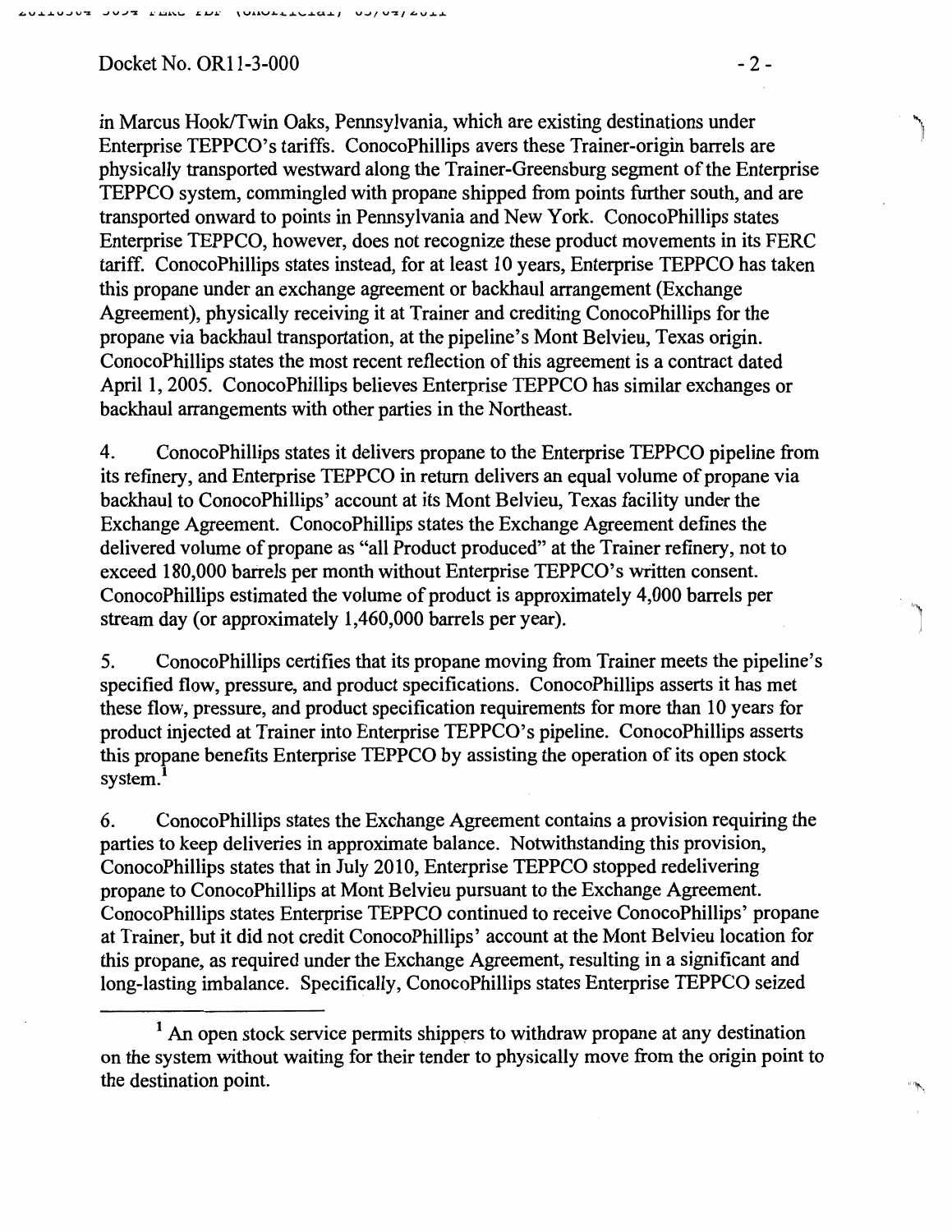Docket No. OR11-3-000 - 3 -

approximately 244,000 barrels of propane belonging to ConocoPhillips and did not return these barrels to ConocoPhillips until the last three weeks of October 2010. ConocoPhillips states Enterprise TEPPCO stated that it was not practical to redeliver ConocoPhillips' Trainer propane volume to Mont Belvieu because Enterprise TEPPCO had insufficient volume of propane at Mont Belvieu. However, ConocoPhillips believes Enterprise TEPPCO receives substantially more propane each day in Mont Belvieu than is required for the redelivery. ConocoPhillips asserts Mont Belvieu holds the largest inventory of propane in the world, and there are ample volumes available to Enterprise TEPPCO for completing the redelivery.

7. ConocoPhillips states Enterprise TEPPCO provided it with notice in March 2010 of its intention to terminate the Exchange Agreement effective March 31, 2011. ConocoPhillips states it asked Enterprise TEPPCO to extend the Exchange Agreement after March 31,2011, but to date the agreement has not been extended. ConocoPhillips, wishing to begin its own shipments of propane on Enterprise TEPPCO originating at the Trainer refinery, requested in September 2010 that Enterprise TEPPCO include Trainer as an origin in its tariff. ConocoPhillips states it intends to nominate barrels from Trainer for interstate transportation on the Enterprise TEPPCO system. ConocoPhillips states more than two months later, Enterprise TEPPCO has failed to respond to this request. ConocoPhillips contends Enterprise TEPPCO's continued silence, after more than two months have passed, is effectively a denial.

## Conoco's Complaint

8. ConocoPhillips asserts Enterprise TEPPCO's refusal to provide transportation to ConocoPhillips upon reasonable request violates Section 1(4) of the Interstate Commerce Act (ICA). It contends Sections 1(1),  $6(1)$ , and  $6(7)$  of the ICA requires Enterprise TEPPCO to file an interstate transportation tariff for movements of propane already occurring at Trainer. Accordingly, ConocoPhillips seeks an order requiring Enterprise TEPPCO to amend its tariff and add Trainer as an origin point, in recognition of actual movements of propane from Trainer. Upon further reflection and analysis of the Exchange Agreement, ConocoPhillips submits this arrangement reflects transportation subject to the Commission's jurisdiction. In addition, ConocoPhillips also seeks an order requiring Enterprise TEPPCO to recognize any exchange agreements or backhaul arrangements that use and depend on the physical facilities of the pipeline in its tariff.

9. ConocoPhillips argues the key fact with respect to this violation of Section 1(4) is that Enterprise TEPPCO already transports propane from the Trainer refinery westward on the Trainer-Greensburg segment that Enterprise TEPPCO delivers to points in Pennsylvania and/or New York. ConocoPhillips asserts Enterprise TEPPCO by not publishing this movement in its tariff omits giving public notice that this transportation service is available. ConocoPhillips contends it is unlawful for Enterprise TEPPCO to represent in its tariff that the Trainer-Greensburg segment is solely a west-to-east pipeline when it is also moving propane from east to west on this line. ConocoPhillips states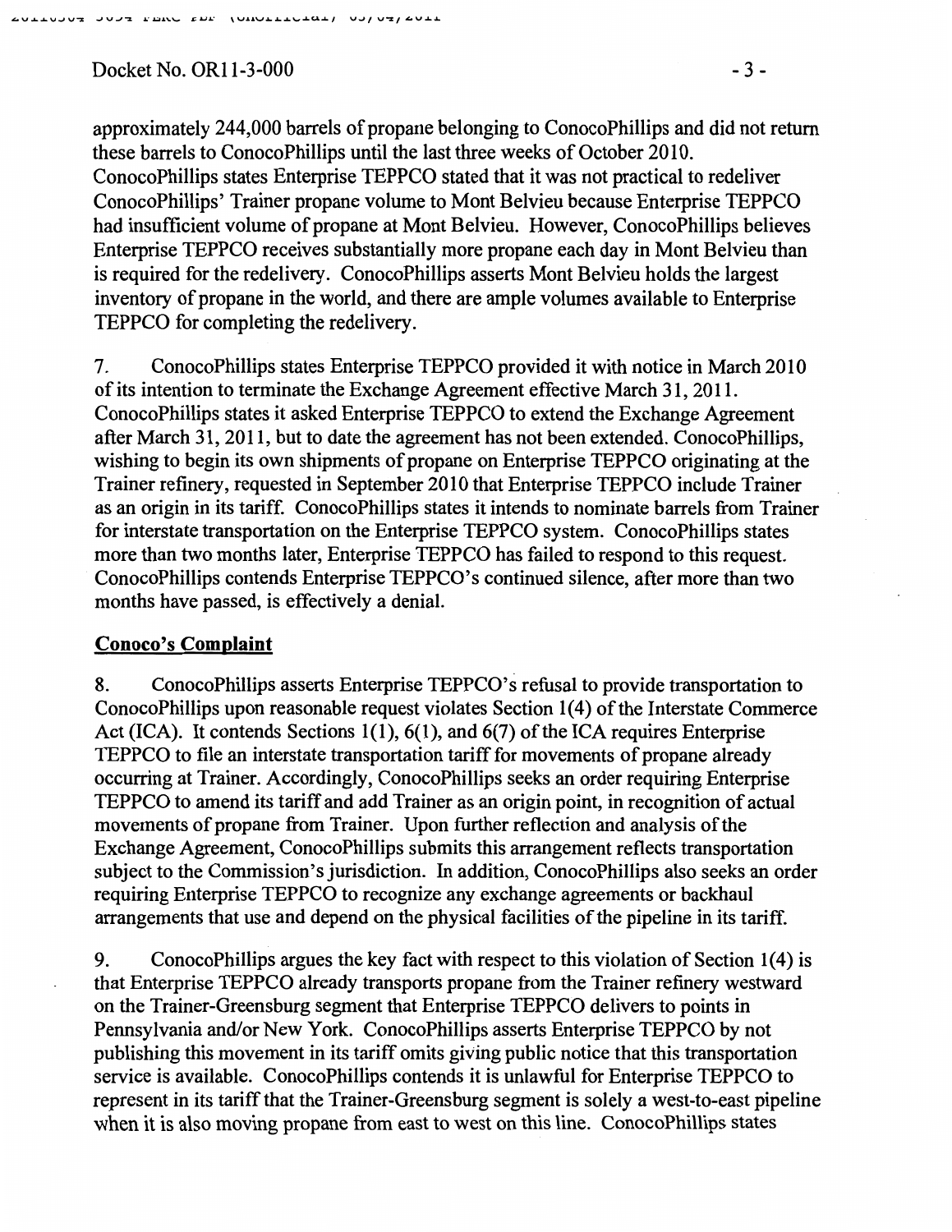Docket No. OR11-3-000 - 4 -

Section 6(1) of the ICA requires common carriers to file tariffs that show "all the rates, fares, and charges for transportation between different points on its own route .... " ConocoPhillips states ICA Section 6(7) establishes that a carrier may not engage or participate in the transportation of property "unless the rates, fares, and charges upon which the same are transported by said carrier have been filed and published in accordance with the provisions of this chapter ...."

10. ConocoPhillips asserts the ICA does not permit Enterprise TEPPCO to deny it transportation based on the carrier's own unlawful omission from its tariff of transportation it actually provides. 2 ConocoPhillips argues here the carrier must provide to the public upon reasonable request the entire service it is actually performing, including the movement of propane from east to west on the Trainer-Greensburg segment.

11. ConocoPhillips submits the duty of a common carrier to provide service upon reasonable request, pursuant to Section  $1(4)$ , is well-established.<sup>3</sup> ConocoPhillips asserts if a carrier refuses transportation, it must support its decision. 4 ConocoPhillips argues Enterprise TEPPCO provides no explanation for its refusal to include the Trainer origin in its tariff. Moreover, and as demonstrated herein, ConocoPhillips argues it request for such transportation is wholly reasonable, as Enterprise TEPPCO has conducted these propane product movements for approximately a decade.

12. ConocoPhillips contends whether a request for transportation is reasonable is a factual question. ConocoPhillips maintains the facts relevant to this determination are (a) that the pipeline is connected to the Trainer refinery already; and (b) that it is already physically transporting propane from Trainer westward on the pipeline, i.e., the service requested by ConocoPhillips. ConocoPhillips argues because the origin facility is already connected to the pipeline and the requested product movements are already occurring, the only effort required on Enterprise TEPPCO's behalf is to add this origin point to its tariff -a duty required under the ICA. ConocoPhillips submits its service request is not an

<sup>3</sup> Citing., e.g., Belle Fourche Pipeline Co., 28 FERC  $\P$  61,150, at 61,281 (1984), *citing Johnson v. Chicago, Milwaukee, St. Paul & Pac. R; Co.,* 400 F .2d 968 (9th Cir. 1968) *(Johnson).* 

<sup>4</sup> *Citing, Johnson,* 400 F.2d at 971.

<sup>2</sup>*Waxelbaum & Co. v. Atlantic Coast Line R.R. Co.,* 12 I.C.C. 178, 183 (1907). ConocoPhillips states decisions of the Interstate Commerce Commission (ICC) applying the ICA that were issued prior to the effective date of the 1977 legislation transferring oil pipeline jurisdiction to the FERC are treated as if they were FERC decisions. *Citing, Frontier Pipeline Co. v. FERC,* 452 F.3d 774, 776 (D.C. Cir. 2006).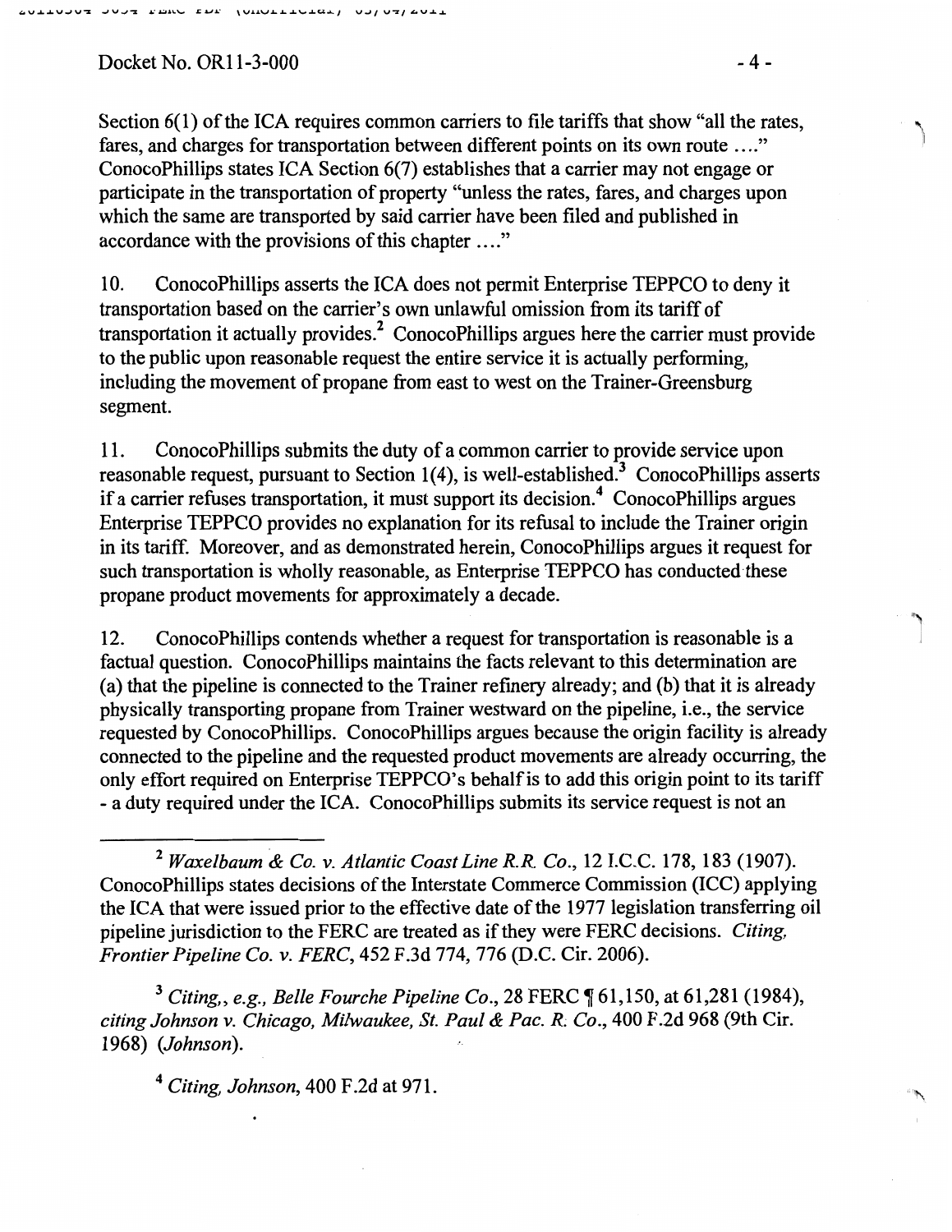Docket No. OR11-3-000 - 5 -

innovation for Enterprise TEPPCO, as westward movements have been occurring along this segment for approximately 10 years and thus are part of the pipeline's historic operating conditions.

13. ConocoPhillips contends an additional relevant fact in determining the reasonableness of this request is found in Enterprise TEPPCO's automated inventory system, Transport4. ConocoPhillips states Transport4 lists propane inventory by origin, including Enterprise TEPPCO origin points such as Todhunter, Ohio (TDH), Lima, Ohio (LIM), and Mont Belvieu, Texas (WMB). ConocoPhillips states Transport4 also lists an origin abbreviated "MHK," that is, Marcus Hook, the meter facility where Enterprise TEPPCO measures ConocoPhillips' propane injected at Trainer. ConocoPhillips asserts this further acknowledges that the Trainer-Greensburg segment has eastern origin points, despite Enterprise TEPPCO's failure to reflect these origins in its tariff.

14. ConocoPhillips submits Enterprise TEPPCO cannot limit the use of its pipeline segment, connected to the Trainer refinery, to transportation under exchange agreements or backhaul arrangements, while refusing to transport propane in common carrier service. ConocoPhillips points to an analogous case where a federal court held that a carrier could not restrict use of a line to one type of traffic and deny requests for transportation generally.5 ConocoPhillips argues Enterprise TEPPCO's common carrier duty and shippers' right to transportation upon reasonable request require that it provide service to the public that is not limited to transportation it sees fit to recognize.

15. ConocoPhillips submits that following the termination of the Exchange Agreement, ifConocoPhillips is not permitted to ship propane on Enterprise TEPPCO's pipeline from the Trainer refinery, access to this important source of fuel will be impeded. ConocoPhillips states that without transportation either by exchange/backhaul or from an origin point pursuant to the pipeline's common carrier duty, there will not be an effective way of transporting Trainer-produced propane to customers. ConocoPhillips states no propane truck loading facilities exist at the refinery, and, in any event, trucking or other modes of transportation cannot replace the large volumes of product moved on a pipeline. ConocoPhillips states consumers depend on propane for winter heating and other uses, and significant obstacles in bringing the Trainer refinery's propane production to the marketplace could have negative effects on the price and availability of muchneeded fuel. In addition, ConocoPhillips claims that if the exchange is not continued and/or an origin point established by March 31, 2011, substantial disruption in refinery operations could result, impacting the delivery of propane and other refined products such as motor gasoline from the Trainer refinery to northeast markets.

*<sup>5</sup> Interstate Stock-Yards Co. v. Indianapolis Union* Ry. *Co.,* 99 F. 472,481-82 (1900).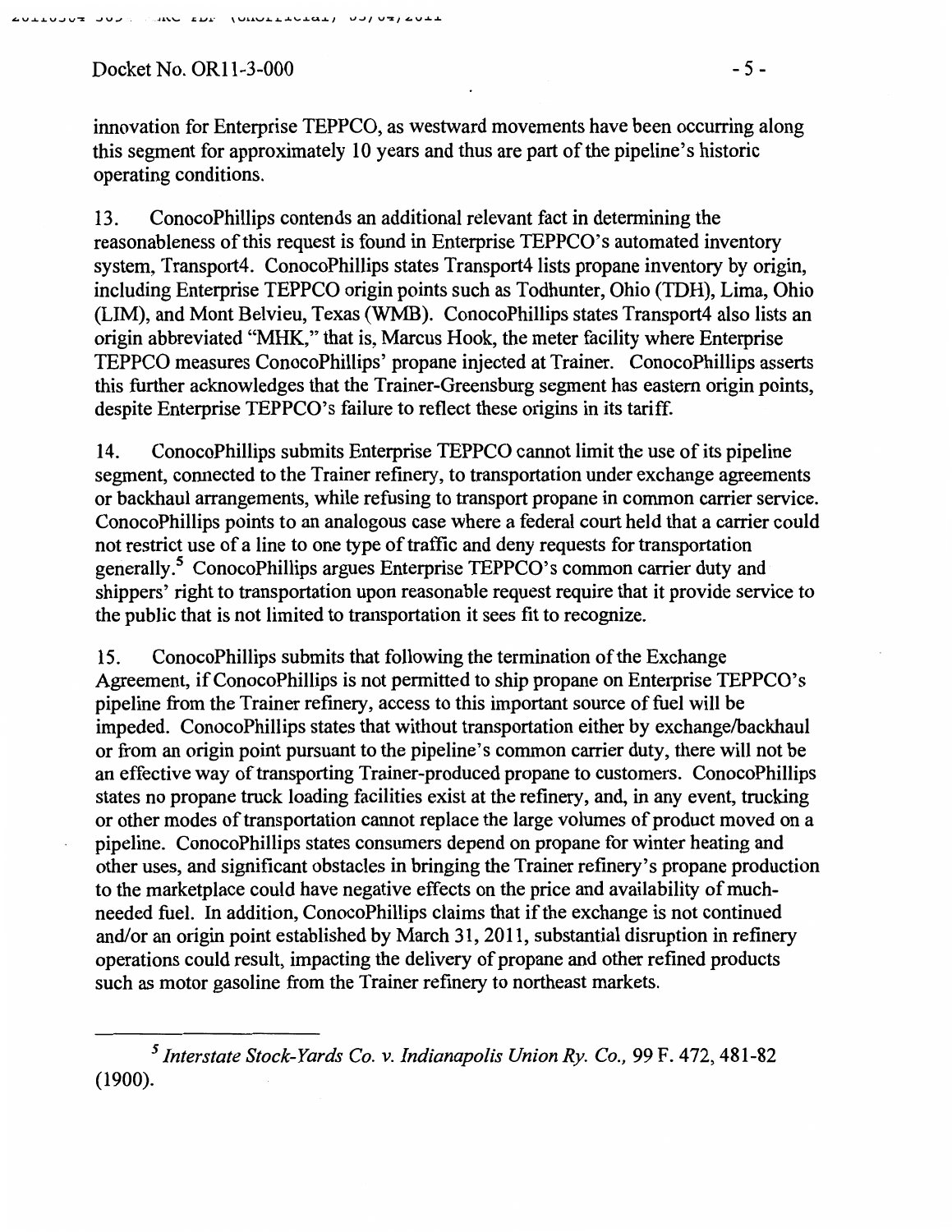Docket No. OR11-3-000 - 6 -

16. ConocoPhillips contends there is an additional, independent reason why the current product movements from Trainer must be recognized in Enterprise TEPPCO's tariff, apart from ConocoPhillips' reasonable request to add Trainer as an origin for common carrier service. ConocoPhillips argues the current service provided under the Exchange Agreement and similar agreements with other shippers constitute PERCjurisdictional transportation.

17. ConocoPhillips submits this service is a form of"backhaul," which is a widely recognized form of transportation by exchange where the transportation service is in a direction opposite the aggregate physical flow of product in the pipeline. ConocoPhillips states that typically, a backhaul is achieved when the transporting pipeline redelivers a shipper's product at a point upstream from the receipt point at which the shipper's product volumes were introduced into the pipeline's system. ConocoPhillips asserts the Commission's jurisdiction over such service has been recognized in both natural gas and oil pipeline cases where the exchange utilizes the pipeline's physical facilities to carry out the "backhaul."<sup>6</sup>

18. ConocoPhillips argues the exchange or backhaul at issue here depends directly on physical transportation service provided by the pipeline, and is thus unlike the exchange requested in *Western Refining Pipeline Co.*, 122 FERC ¶ 61,210, at P 14-16 (2008) *(Western I).* ConocoPhillips notes in that case, two entities, which were not and would not be customers or shippers on the pipeline, attempted to compel the pipeline to orchestrate an exchange-type of arrangement because they believed it would result in I their receiving a higher price for their crude oil than if they actually had shipped it. ConocoPhillips states the Commission declined to direct the pipeline to permit the requested exchange, where "[t]he exchange is essentially a private contractual arrangement between the parties exchanging barrels, and thus there is no need to involve the pipeline at all." *ld.* P 16. By contrast, ConocoPhillips contends where a backhaul or exchange directly involves the pipeline's assets and facilities, it is not simply a private contractual matter, but depends on facilities and services regulated by the Commission.<sup>7</sup> ConocoPhillips argues here, as in *Mid-America* (and in contrast to *Western Refining),* the backhaul or exchange could not take place without the pipeline's physical assets, and the volumes in question are actually flowing on the pipeline. Thus, ConocoPhillips contends it is within the Commission's jurisdiction.

19. Because Enterprise TEPPCO's backhaul service under the Exchange Agreement directly facilitates and accomplishes the receipt and delivery of transported property,

<sup>6</sup>Citing, Williams Natural Gas Co., 59 FERC ¶ 61,306, at 62,119-30 (1992); Mid-*America Pipeline Co., 124 FERC* 163,016, at P 1077-1079 (2008).

<sup>7</sup> Citing, Mid-America Pipeline Co., 124 FERC ¶ 63,016 at P 1079 (Mid-America).

"' ]!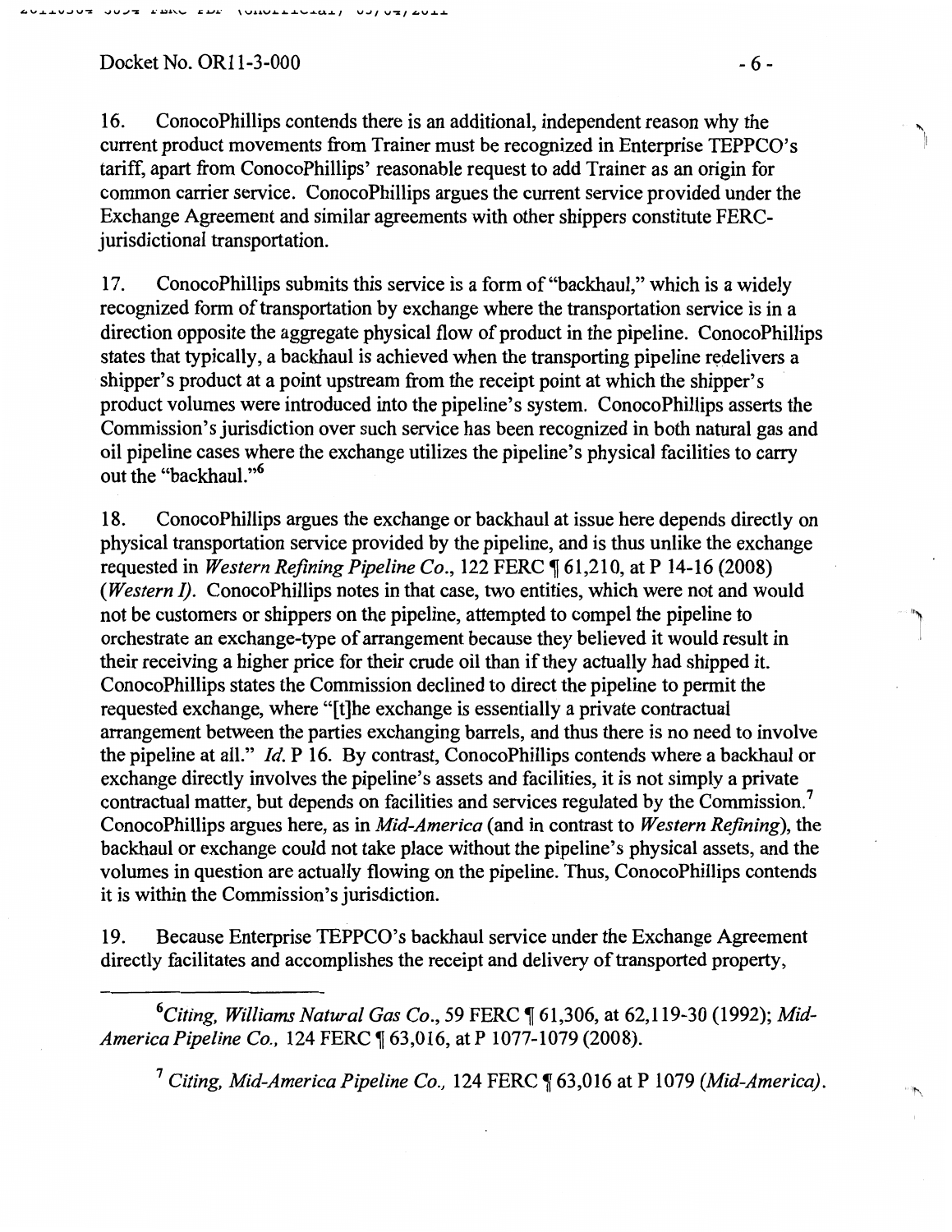Docket No. OR11-3-000 - 7 -

ConocoPhillips asserts such movement of product falls squarely within the definition of "transportation" under Section  $1(3)(a)$  of the ICA. Therefore, pursuant to Sections  $6(1)$ and 6(7) of the ICA, ConocoPhillips submits Enterprise TEPPCO must amend its tariff to include its transportation of propane under the Exchange Agreement and similar exchange or backhaul agreements with other shippers.

20. ConocoPhillips requests the Commission (a) require Enterprise TEPPCO to list Trainer as an origin and publish initial tariff rates from this origin to all Enterprise TEPPCO destinations; (b) order Enterprise TEPPCO to include the transportation of propane under the Exchange Agreement and similar exchange or backhaul agreements with other shippers in its tariff; and (c) grant ConocoPhillips such other, different, or additional relief as the Commission may determine to be appropriate.

21. ConocoPhillips further requests the Commission consider the likelihood that Enterprise TEPPCO will cut off service as of April 1, 2011, unless the exchange is continued and/or an origin point established prior to that date- with resulting impacts on propane consumers as well as disruption of refinery operations and the delivery of other refined products such as motor gasoline from the Trainer refinery to northeast markets. Accordingly, ConocoPhillips asks that if the Commission has not otherwise acted to grant or deny relief in this proceeding by March 31, 2011, it take such action as is necessary to preserve the status quo pending resolution of the proceeding, including, for example, an order that Enterprise TEPPCO continue the injections of propane at Trainer, which have been occurring for over a decade, on the same basis as exists today until the parties resolve this matter.

# Enterprise TEPPCO's Answer

22. On December 22,2010, Enterprise TEPPCO filed an answer to ConocoPhillips' complaint. Enterprise TEPPCO asserts the complaint lacks merit and therefore the Commission should dismiss it. Enterprise TEPPCO submits the Exchange Agreement between ConocoPhillips and Enterprise TEPPCO is a private commercial agreement to trade propane that does not constitute transportation under the ICA. Enterprise TEPPCO contends the Commission cannot force it to continue to participate in the Exchange Agreement or to include the terms of the agreement in its tariff. Even if the Exchange Agreement were held to constitute transportation, Enterprise TEPPCO argues it has no obligation to continue to provide such a service. Enterprise TEPPCO asserts it does not have any obligation to make Trainer an origin on its system for propane or to provide physical propane transportation from Trainer, since the ConocoPhillips refmery is located at the eastern terminus of a lateral that moves from west-to-east, and the Commission cannot require a pipeline to reverse the flow of its line.

23. Enterprise TEPPCO states it operates a refined products and natural gas liquids pipeline system. Enterprise TEPPCO states the natural gas liquids portion of the system transports propane (as well as lesser quantities of butane) from Mont Belvieu, Texas,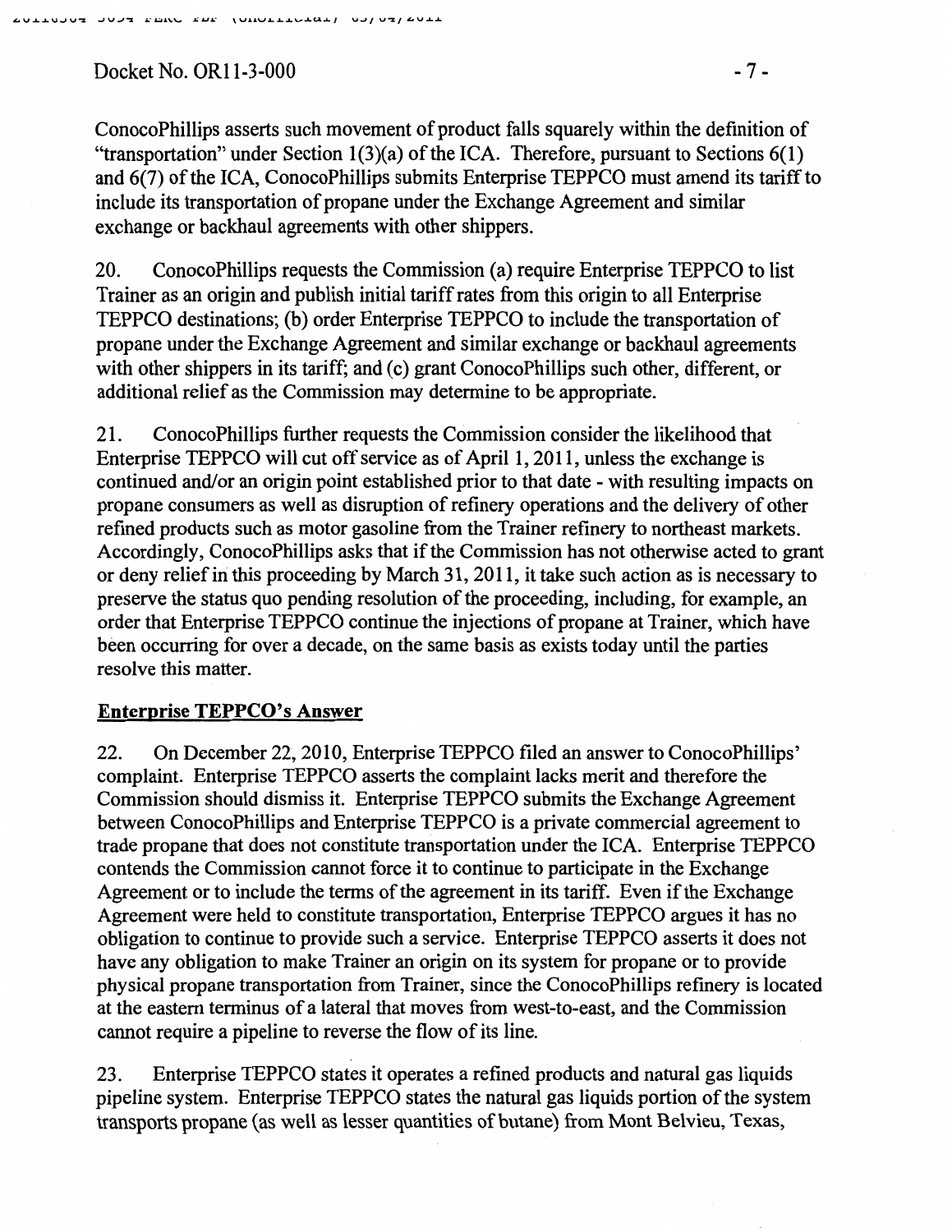Docket No. OR11-3-000 - 8 -

northward to Ohio, Pennsylvania and New York. Enterprise TEPPCO maintains it delivers propane only from southwest to northeast and not in the opposite direction. Enterprise TEPPCO states its pipeline divides at Greensburg, Pennsylvania. Enterprise TEPPCO states the mainline continues northward to destinations in New York, while a lateral line runs eastward from Greensburg across Pennsylvania (the Greensburg Lateral). Enterprise TEPPCO states the Greensburg Lateral delivers propane only from west-toeast and terminates at Twin Oaks and Marcus Hook, Pennsylvania where the pipeline connects to the Sunoco refinery and the ConocoPhillips Trainer refinery. Since the Greensburg Lateral delivers propane only from west-to-east, Enterprise TEPPCO states Twin Oaks/Marcus Hook is a destination specified in Enterprise TEPPCO's propane tariff, but is not an origin point.

24. Enterprise TEPPCO acknowledges it has been a party to the Exchange Agreement with ConocoPhillips for several years. Enterprise TEPPCO states under the Exchange Agreement, ConocoPhillips provides propane from its Trainer Refinery at Twin Oaks/Marcus Hook in exchange for propane provided by Enterprise TEPPCO at Mont Belvieu. Enterprise TEPPCO asserts the propane delivered by ConocoPhillips to the pipeline at Twin Oaks/Marcus Hook is not, and cannot be, physically delivered to Mont Belvieu, since the pipeline only flows in the opposite direction. Enterprise TEPPCO submits the propane delivered by ConocoPhillips becomes part of the pipeline's line fill, while ConocoPhillips receives different propane barrels at Mont Belvieu. Enterprise TEPPCO states under the terms of the Exchange Agreement, Enterprise TEPPCO pays "j ConocoPhillips a fee for every gallon of propane exchanged (the differential). Enterprise TEPPCO states the Exchange Agreement permits either party to terminate the contract by providing twelve-months notice. Pursuant to that provision, on March 25,2010, Enterprise TEPPCO states it provided notice of termination of the Exchange Agreement effective March 31, 2011.

25. Enterprise TEPPCO contends the Exchange Agreement is a private contract to trade propane and is not ''transportation" under the ICA. It asserts the ICA's definition of "transportation" does not refer to exchanges and the Commission has never required an oil pipeline to enter into an exchange agreement. It further argues the Commission has never claimed authority to regulate the purchase, sale and trading of oil, which is the essence of an exchange. Instead, Enterprise TEPPCO submits the Commission clarified in two recent cases that exchanges are not transportation and it cannot require a common carrier oil pipeline to provide them.

26. Enterprise TEPPCO asserts the seminal case on the issue of exchanges is *Western I, 122 FERC*  $\P$  61,210, *reh'g denied*, 123 FERC  $\P$  61,271 (2008) *(Western II)* (collectively, *Western).* Enterprise TEPPCO contends *Western* involved a crude oil pipeline that originated in Midland, Texas and flowed northward to destinations in northwest New Mexico. Certain producers in northwest New Mexico requested that the Commission direct Western to provide exchange or displacement services, in which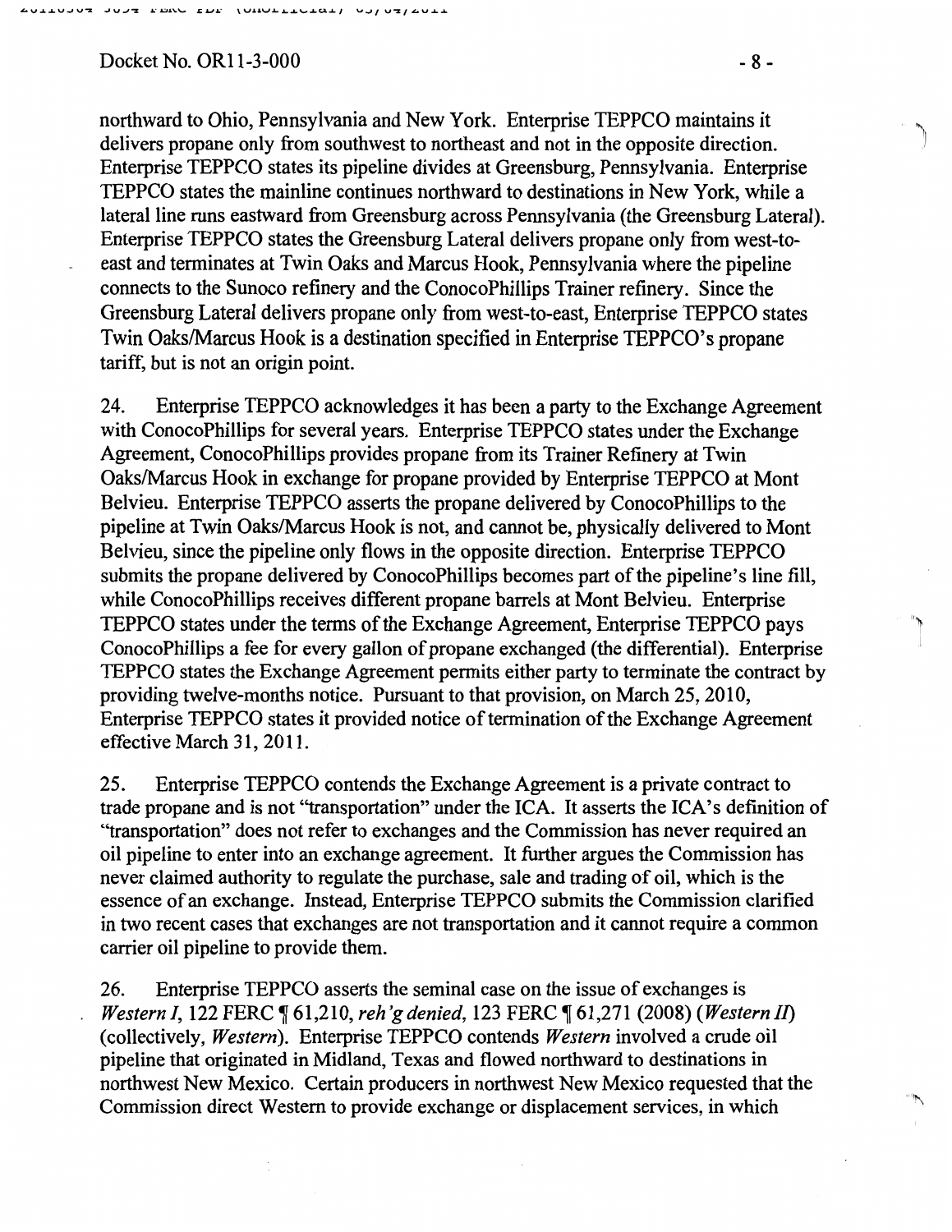$Docket No. OR11-3-000$  - 9 -

producers would deliver crude oil to the pipeline at the north end of the line in exchange for crude oil at the pipeline's southern origin point (in other words, in the opposite direction from the flow of the line). Enterprise TEPPCO states the Commission held that the producers had not "made a valid request for transportation service on Western."<sup>8</sup> Enterprise TEPPCO states the Commission explained that what the producers "characterize as an exchange service that the Commission must require Western to provide appears to be a private contractual arrangement that does not involve pipeline transportation."<sup>9</sup> Enterprise TEPPCO states the Commission further explained:

[S]ince there is no actual movement of oil, there is no transportation involved. The [requested] exchange is essentially a private contractual arrangement between the parties exchanging barrels, and thus there is no need to involve the pipeline at all, for there is nothing for the pipeline to do to make an exchange happen. ... The Commission fails to see how the [producers] can claim that the Commission's jurisdiction over oil pipelines is involved if the [producers] themselves recognize that no transportation would occur with such a transaction.<sup>10</sup>

Enterprise TEPPCO states on rehearing, the Commission upheld its prior order and reiterated that the pipeline's refusal to enter into an exchange was not "a failure ... to fulfill its common carrier duty of providing service upon reason request."<sup>11</sup>

27. Enterprise TEPPCO states in *Bridger Pipeline LLC*, 126 FERC ¶ 61,182 (2009), the Commission again addressed the issue of exchanges. Enterprise TEPPCO states in that case, the pipeline proposed to offer an exchange between two non-contiguous portions of its system. The Commission found that the proposed exchange was a "trade that occurs separately from the pipeline's jurisdictional transportation services," and did "not require a Commission tariff."<sup>12</sup> Enterprise TEPPCO states the Commission explained that in Western it had "declined to direct an oil pipeline to provide an exchange service in the opposite direction of the flow of a single-directional oil pipeline."<sup>13</sup>

<sup>8</sup> Western I, 122 FERC ¶ 61,210 at P 14.

 $9$  Id.

 $\overline{\phantom{a}}$ 

<sup>10</sup> *Id.* at P 16.

<sup>11</sup> Western II, 123 FERC ¶ 61,271 at P 12.

<sup>12</sup> Bridger Pipeline LLC, 126 FERC ¶ 61,182 at P 16.

 $^{13}$  *Id.*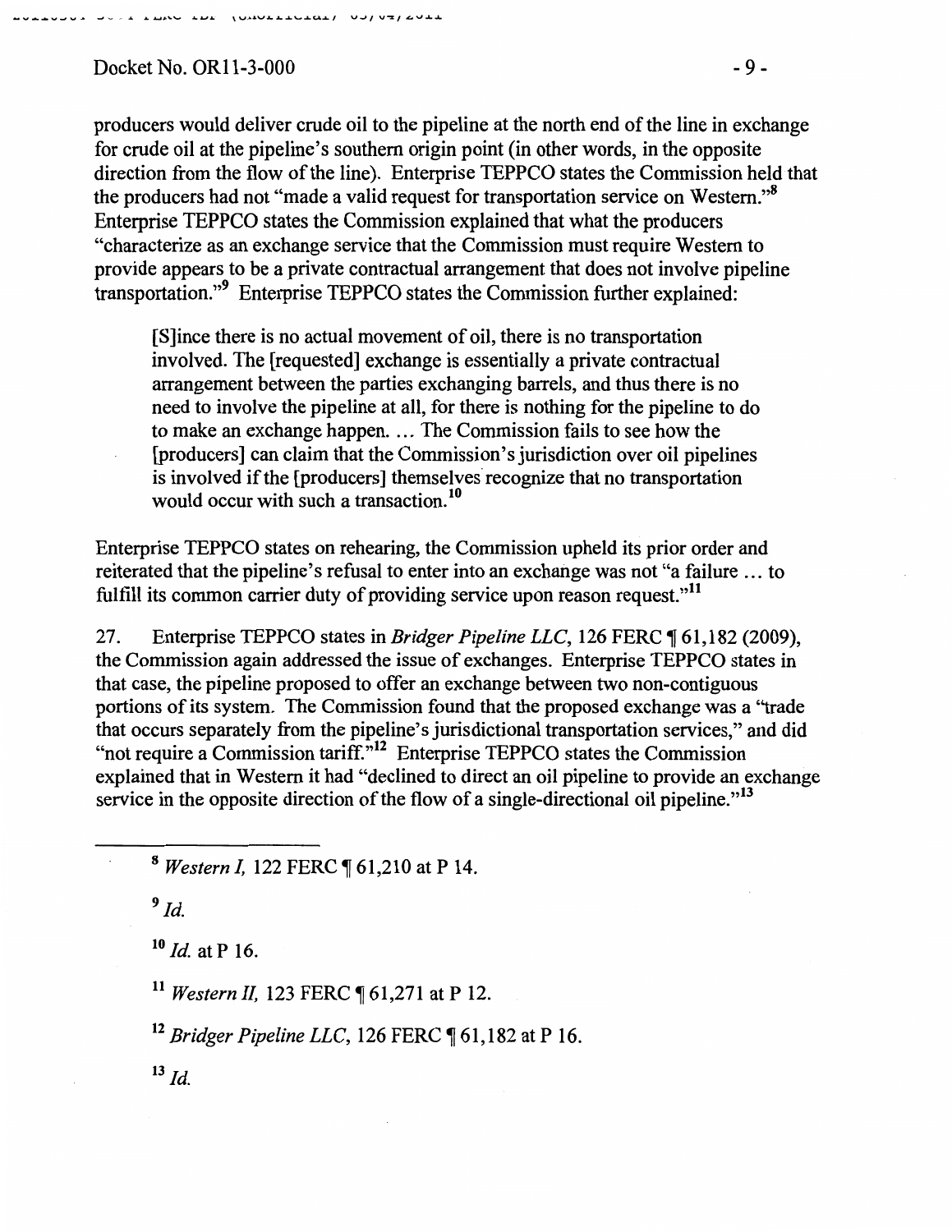Docket No. OR11-3-000 - 10 -

Enterprise TEPPCO states the Commission stated that, like the exchange sought by producers in Western, ''the service proposed by Bridger can be accomplished in the market without the involvement of a pipeline. The two shippers merely trade crude oil in one location on a pipeline system for barrels of oil located elsewhere on the pipeline and then individually arrange for transportation with the pipeline for the traded volumes."<sup>14</sup>

28. Enterprise TEPPCO contends like the pipeline in *Western,* Enterprise TEPPCO provides physical transportation service in the opposite direction from the requested exchange. Enterprise TEPPCO states it moves propane from Mont Belvieu northward to destinations in Ohio, Pennsylvania, and New York. Similarly, Enterprise TEPPCO states the Greensburg Lateral moves propane from Greensburg eastward to the terminus of the line at Twin Oaks/Marcus Hook. Thus, Enterprise TEPPCO asserts as with the proposed exchange in *Western,* here there is no actual physical movement of propane from the Trainer refinery to Mont Belvieu. Instead, Enterprise TEPPCO submits propane at one location is simply traded for propane at another location. Enterprise TEPPCO asserts the pipeline is not necessary for the exchange to occur, since ConocoPhillips could enter into a similar exchange with any willing counterparty with propane at Mont Belvieu. Thus, for the reasons set forth by the Commission in *Western,* Enterprise TEPPCO argues it is not providing ICA-jurisdictional transportation, but is simply engaging in a private contractual agreement to trade propane.

29. Enterprise TEPPCO states the Commission has made clear, "the preeminent function of an oil pipeline is to transport oil."<sup>15</sup> Enterprise TEPPCO contends the test is whether the service in question is so essential to transportation that the carrier has a duty to provide it, or whether, instead, the service is merely a matter of convenience to shippers or other parties, without which adequate transportation service may still be provided. Enterprise TEPPCO argues whether a particular service is necessary and integral to the transportation function is determined by several factors, including (1) whether it involves physical pipeline transportation; (2) whether non-pipeline companies provide the same type of service; (3) how the service is treated in the industry; and (4) the nature of any charges assessed for the service. Enterprise TEPPCO submits that application of each of these factors in this case confirms that the Exchange Agreement does not constitute ICA-jurisdictional transportation.

30. Enterprise TEPPCO asserts an exchange does not involve physical transportation. Instead, an exchange simply requires two parties who agree to trade product at different locations. Enterprise TEPPCO submits the entire purpose of an exchange is to avoid

 $14$   $Id$ 

<sup>15</sup> *Tipco Crude Oil Co. v. Shell Pipe Line Corp.*, 19 FERC ¶ 61,105, at 61,198 (1982).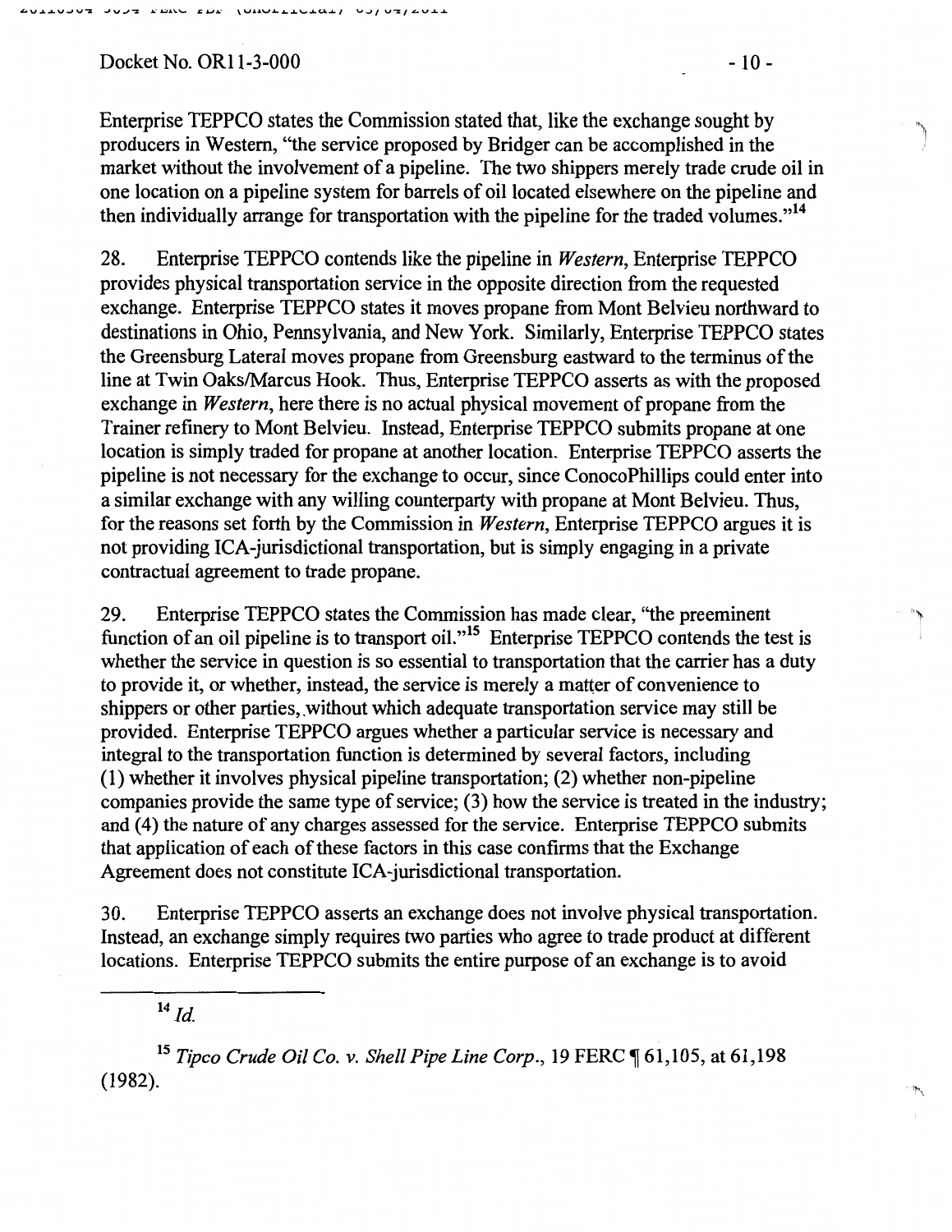#### nan rom the followard and alleart

## Docket No. OR11-3-000 - 11 -

physical transportation. Enterprise TEPPCO contends the Exchange Agreement here is no different. Enterprise TEPPCO states ConocoPhillips provides propane to the pipeline at the eastern terminus of the Greensburg Lateral in exchange for propane provided by Enterprise TEPPCO at Mont Belvieu. Enterprise TEPPCO states the propane is not physically moved from the Trainer facility to Mont Belvieu, and ConocoPhillips does not allege otherwise. Instead, ConocoPhillips claims the propane delivered to the pipeline moves westward to Greensburg and ultimately is delivered to points in Pennsylvania and/or New York. Enterprise TEPPCO argues ConocoPhillips' claim of east-to west propane transportation on the Greensburg Lateral is simply wrong. However, Enterprise TEPPCO asserts even if ConocoPhillips were correct that the propane it delivers to Enterprise TEPPCO at Trainer moves westward to Greensburg that would not show that the exchange involves physical transportation, since even ConocoPhillips does not allege that any propane is physically moved back to Mont Belvieu. In sum, Enterprise TEPPCO contends the Exchange Agreement is not transportation, because there is no physical movement of propane from Twin Oaks/Marcus Hook to Mont Belvieu.

31. Enterprise TEPPCO asserts that a second crucial factor involves whether the service at issue is offered by companies other than pipelines. Enterprise TEPPCO submits services offered by non-pipeline companies are generally not jurisdictional transportation under the ICA.16 Enterprise TEPPCO argues there is nothing inherent in the nature of an exchange that requires the pipeline to offer it. Indeed, exchanges are commonly entered into by companies other than pipelines as an alternative to physical transportation.

32. Enterprise TEPPCO states ConocoPhillips nevertheless contends the Exchange Agreement "depends directly on physical transportation service provided by the pipeline," which it claims distinguishes this case from the exchange at issue in *Western.*  Enterprise TEPPCO asserts the Exchange Agreement does not depend at all upon physical transportation. Moreover, Enterprise TEPPCO states nothing prohibits ConocoPhillips from entering into a similar exchange agreement with parties other than the pipeline. Enterprise TEPPCO states there are numerous parties that own propane at Mont Belvieu, and exchanges between Mont Belvieu and other locations occur every day. Enterprise TEPPCO states all that is required here is that another party at Mont Belvieu be willing to trade for propane at or near Trainer.

33. Enterprise TEPPCO states there is no reason to believe ConocoPhillips cannot fmd a party willing to exchange propane at Mont Belvieu for propane at Trainer. Enterprise

<sup>16</sup>See TE Products Pipeline Company, LLC, 131 FERC ¶ 61,277, at P 12 (2010) ("the fact that [certain terminalling] services are provided by non-jurisdictional entities supports the conclusion that they are not integral or necessary for jurisdictional transportation").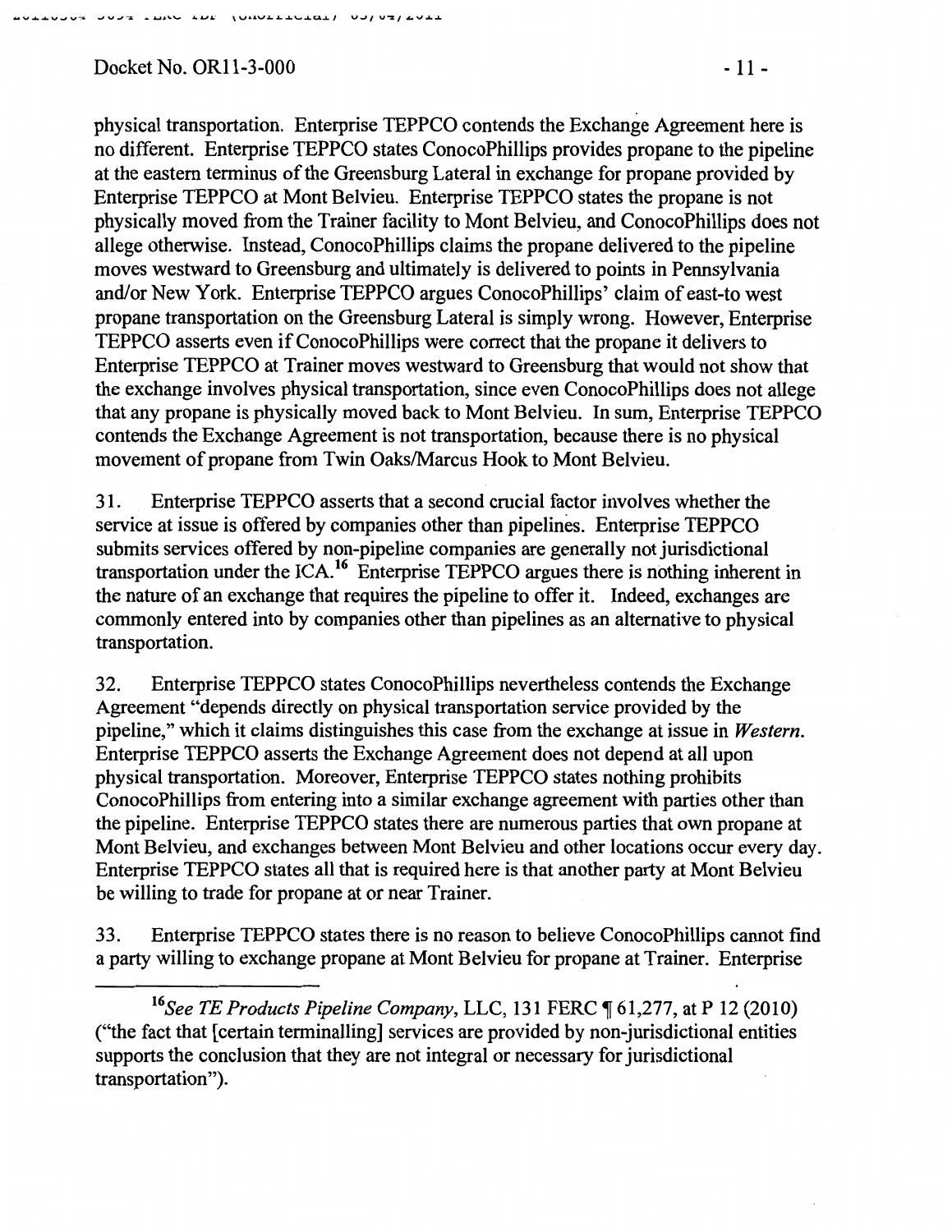Docket No. OR11-3-000 - 12 -

TEPPCO argues contrary to ConocoPhillips' claim that it lacks transportation alternatives; the Trainer refinery has several viable transportation options. Enterprise TEPPCO states the Trainer refinery is located on the Delaware River and can barge product to Philadelphia, New York and other markets. It is also connected by pipeline to the Sunoco Refmery at Marcus Hook, which has a propane truck loading rack that ConocoPhillips has used on numerous occasions. Enterprise TEPPCO states both the ConocoPhillips and Sunoco refineries also have rail connections that ConocoPhillips also used on many occasions. Enterprise TEPPCO contends it is therefore not unreasonable to assume that a party other than Enterprise TEPPCO might be willing to exchange with ConocoPhillips at the right price. Indeed, Enterprise TEPPCO states under the current Exchange Agreement, Enterprise TEPPCO pays ConocoPhillips for every gallon of propane exchanged, a fact that suggests that Trainer is a desirable location to have product.

34. Enterprise TEPPCO submits the Commission also emphasized the importance of "industry practice" in determining whether a service is transportation-related.<sup>17</sup> Enterprise TEPPCO states exchanges are common throughout the oil industry and are frequently conducted by entities that are not FERC-jurisdictional pipelines. Moreover, Enterprise TEPPCO states numerous non-jurisdictional entities provide exchange services without filing FERC tariffs. Clearly, Enterprise TEPPCO contends industry practice does not support ConocoPhillips' position that the Exchange Agreement is transportation under the ICA. Enterprise TEPPCO argues that given the prevalence of exchanges throughout the oil industry, it would radically depart from a traditional understanding of the Commission's jurisdiction if the Commission began to regulate the purchase, sale and trading of oil through the mechanism of exchanges.

35. Enterprise TEPPCO argues the conclusion that the Exchange Agreement does not constitute FERC jurisdictional transportation is further supported by the fact that ConocoPhillips pays no transportation charges. Instead, it is Enterprise TEPPCO that pays ConocoPhillips under the agreement. Enterprise TEPPCO asserts if transportation were occurring, the pipeline would receive payment.

36. Enterprise TEPPCO asserts even assuming, for the sake of argument, that the Commission considered the Exchange Agreement as involving a transportation service, it cannot require Enterprise TEPPCO to continue to participate in the agreement either on an ongoing basis or to maintain the "status quo," as ConocoPhillips suggests. Enterprise TEPPCO states as the Commission has made clear, "[t]he fact that other oil pipelines may offer exchange transportation services does not compel [a pipeline] to offer such

. "') ,I

,.,,,

<sup>17</sup>*See Tipco Crude,* 19 FERC at 61,198; *TE Products Pipeline Company,* LLC, 131 FERC ¶ 61,277 at P 12.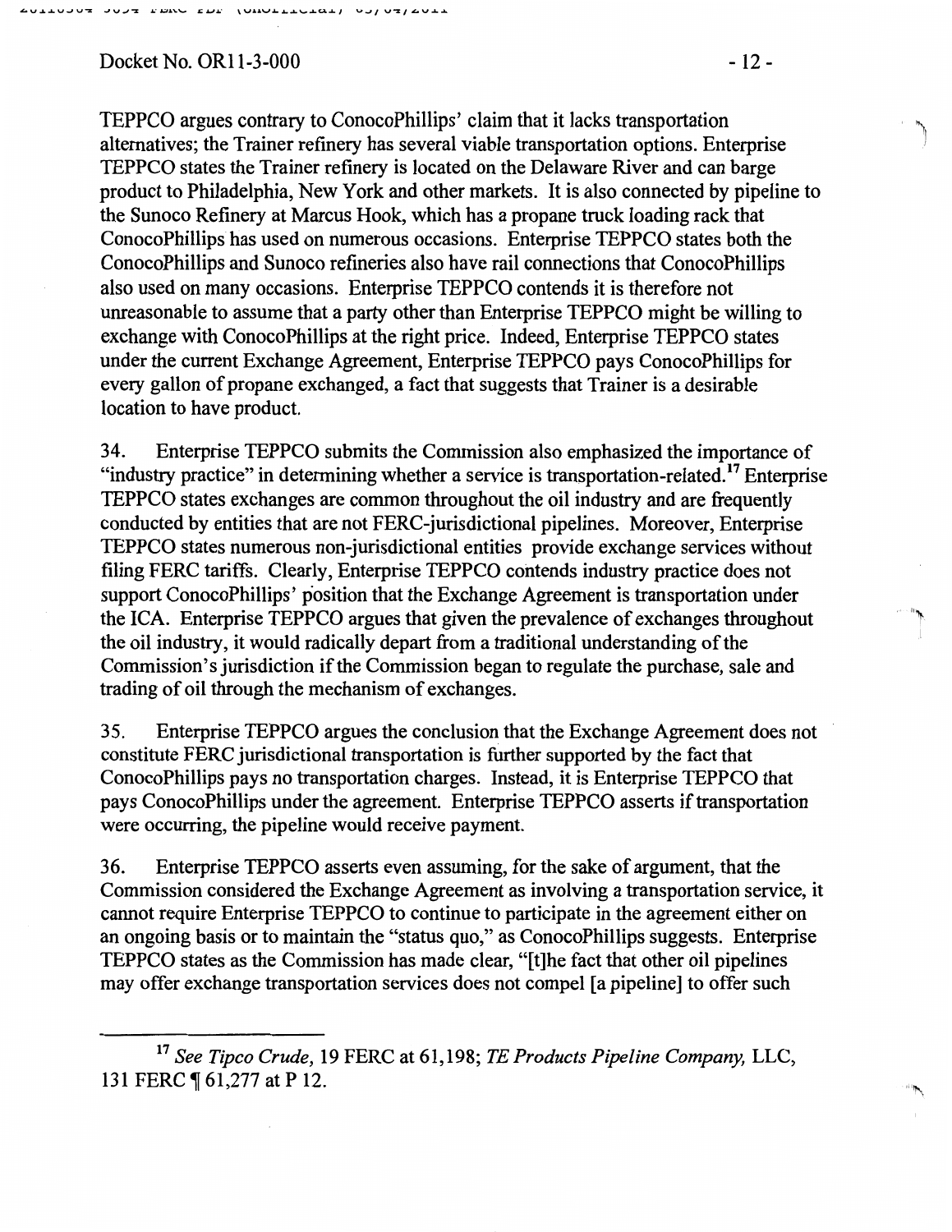Docket No. OR11-3-000 - 13 -

services."<sup>18</sup> Enterprise TEPPCO asserts a pipeline's obligation to provide service under Section 1(4) is limited to what it holds itself out to provide. Moreover, Enterprise TEPPCO asserts it is well settled the ICA does not authorize the Commission to prohibit a pipeline from abandoning service. Enterprise TEPPCO contends to the extent the exchange of product between Trainer and Mont Belvieu were to be considered transportation (which for the reasons discussed above, it clearly is not), it is unquestionably a distinct service from the physical south-to-north and west-to-east transportation provided by Enterprise TEPPCO. Enterprise TEPPCO asserts the Commission must permit it to cease offering that service if it wishes. Enterprise TEPPCO submits a pipeline can no more be required to provide an exchange service than it can physical transportation service.

3 7. Enterprise TEPPCO states ConocoPhillips also argues that the Commission should require Enterprise TEPPCO to amend its tariff to add Trainer as an origin point and to provide physical transportation to all Enterprise TEPPCO destinations. Enterprise TEPPCO states the Commission held previously on numerous occasions that it has no jurisdiction over a pipeline's decision regarding the direction of flow on its line.<sup>19</sup> Enterprise TEPPCO asserts the fact that the propane delivered by ConocoPhillips is "commingled" with other propane on the line does not mean that Enterprise TEPPCO is providing east-to-west transportation from Trainer. Enterprise TEPPCO submits ConocoPhillips does not deliver the propane to the pipeline to ship it to Greensburg or any other point in Pennsylvania or New York. Instead, Enterprise TEPPCO states ConocoPhillips delivers product to the pipeline at Twin Oaks/Marcus Hook in exchange for propane at Mont Belvieu. Enterprise TEPPCO asserts the propane delivered by ConocoPhillips becomes part of the pipeline's propane line fill. Enterprise TEPPCO states by definition, line fill is commingled with the product moved by shippers on the line; however, that does not make the mere receipt of line fill by a pipeline transportation under the ICA.

38. Enterprise TEPPCO submits that for ConocoPhillips to deliver the Exchange Agreement line fill, it must pump the propane into the line. Enterprise TEPPCO states since Twin Oaks/Marcus Hook is the eastern terminus of the Greensburg Lateral, the product will necessarily move westward at least some distance as it is pumped in. Enterprise TEPPCO argues that the pumping of propane into the line, however, simply

<sup>18</sup> Western II, 123 FERC ¶ 61,271 at P 12.

<sup>19</sup>*See Holly Refining* & *Marketing Co. v. Plains All American Pipeline, L.P.,*  127 FERC ~ 61,074, at P 12-14 (2009); *Rocky Mountain Pipeline System LLC,* 126 FERC <sup>~</sup>61,301, at P 10 (2009); *SFPP, L.P.,* 86 FERC ~ 61,022, at 61,077 (1999); *ARCO Pipe Line Co.,* 66 FERC  $\sqrt{61,159}$ , at 61,313 (1994).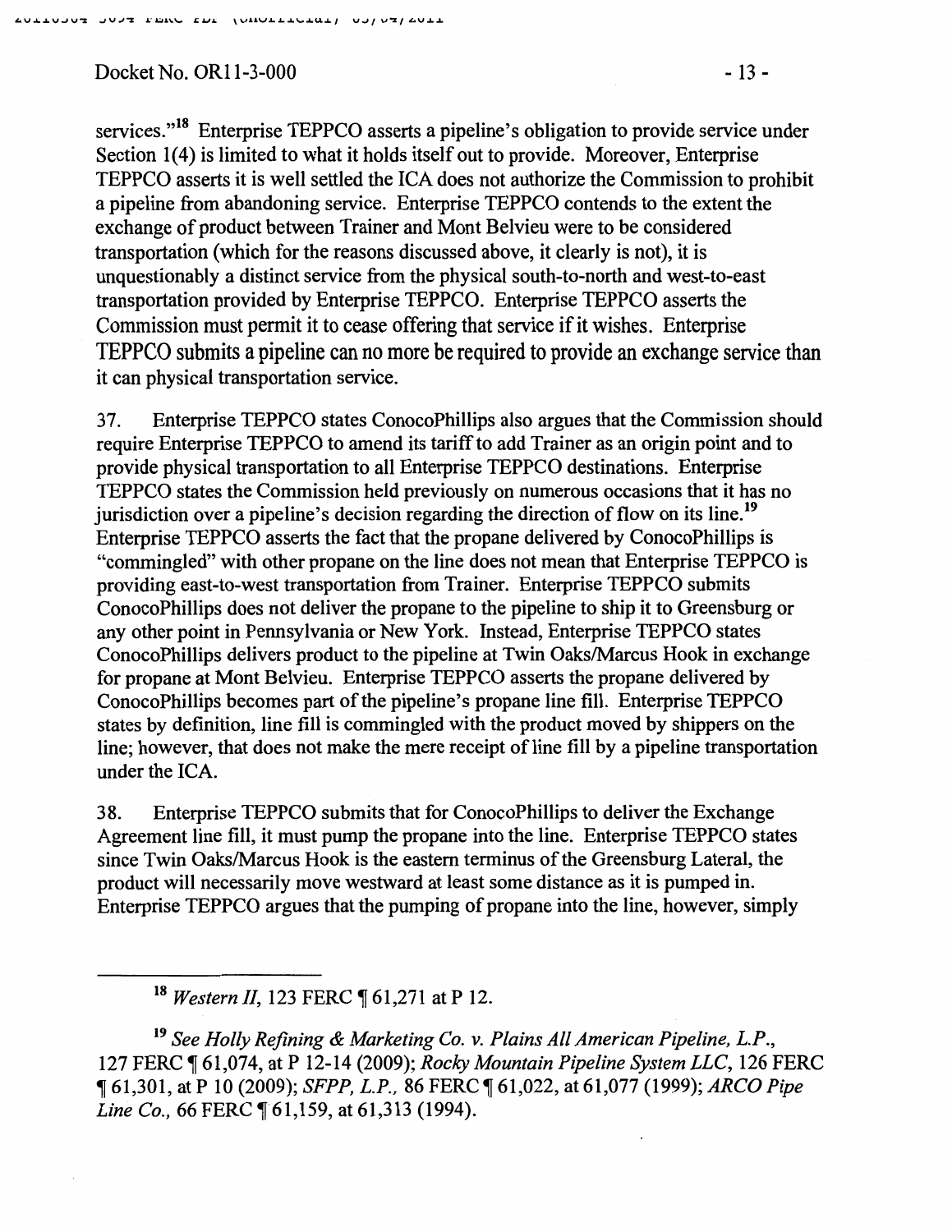Docket No. OR11-3-000 **· 14 -** 14 -

involves the delivery of line fill to the pipeline; it is not transportation and does not create a common carrier/shipper relationship.

39. Enterprise TEPPCO disputes ConocoPhillips' further contention that physical transportation takes place because the automated logistics system used by Enterprise TEPPCO, known as Transport4, lists Marcus Hook as an origin. Enterprise TEPPCO asserts Marcus Hook is shown as an origin in the Transport4 computer system simply as a matter of convenience to keep track of the barrels delivered by ConocoPhillips to Enterprise TEPPCO under the terms of the Exchange Agreement. In fact, Enterprise TEPPCO states only ConocoPhillips can access the Transport4 screen showing Marcus Hook as an origin. Enterprise TEPPCO contends the reference to Marcus Hook in Transport4 does not mean that Enterprise TEPPCO provides physical propane transportation from that location to Mont Belvieu or anywhere else.

### Interventions and Comments

40. A motion to intervene and comments in support of the complaint was filed by Texas Liquid Partners, LLC (TLP). TLP is engaged in the purchase and sale of wholesale propane, serving approximately 350 customers in 25 States. TLP states it sells between 100-150 million gallons of propane at wholesale annually, approximately 75 percent of which is shipped and sold off of the integrated Enterprise TEPPCO pipeline system. As a past shipper of propane on the Enterprise TEPPCO interstate pipeline system, a prospective shipper on that system in the future, and a wholesale provider of propane service that relies upon the Enterprise TEPPCO integrated pipeline system to effectuate approximately 75 percent of its sales of propane, 1LP asserts it has a substantial interest that may be directly affected by Commission action in this proceeding.

41. TLP agrees with and supports ConocoPhillips' complaint against Enterprise TEPPCO because the unlawful refusal of Enterprise TEPPCO to provide common carrier transportation service to ConocoPhillips, as alleged in the complaint, would seriously and adversely impact the security and reliability of propane deliveries to TLP and into Northeast markets, would serve to increase the cost of propane supplies to TLP and other similarly situated wholesalers of propane, and could negatively affect both the price and availability of propane for consumers served by TLP that depend upon propane for winter heating and other critical needs.

42. On January 6, 2011, Enterprise TEPPCO filed an answer to the motion to intervene and comments of TLP. Enterprise TEPPCO urges the Commission to reject the motion to intervene. Enterprise TEPPCO argues TLP failed to show that it will be "directly affected" in any way by the outcome of the complaint brought by ConocoPhillips. Enterprise TEPPCO asserts 1LP does not claim to be a current shipper on Enterprise TEPPCO. Instead, TLP indicates it purchases propane at various destinations on the Enterprise TEPPCO pipeline system. Enterprise TEPPCO asserts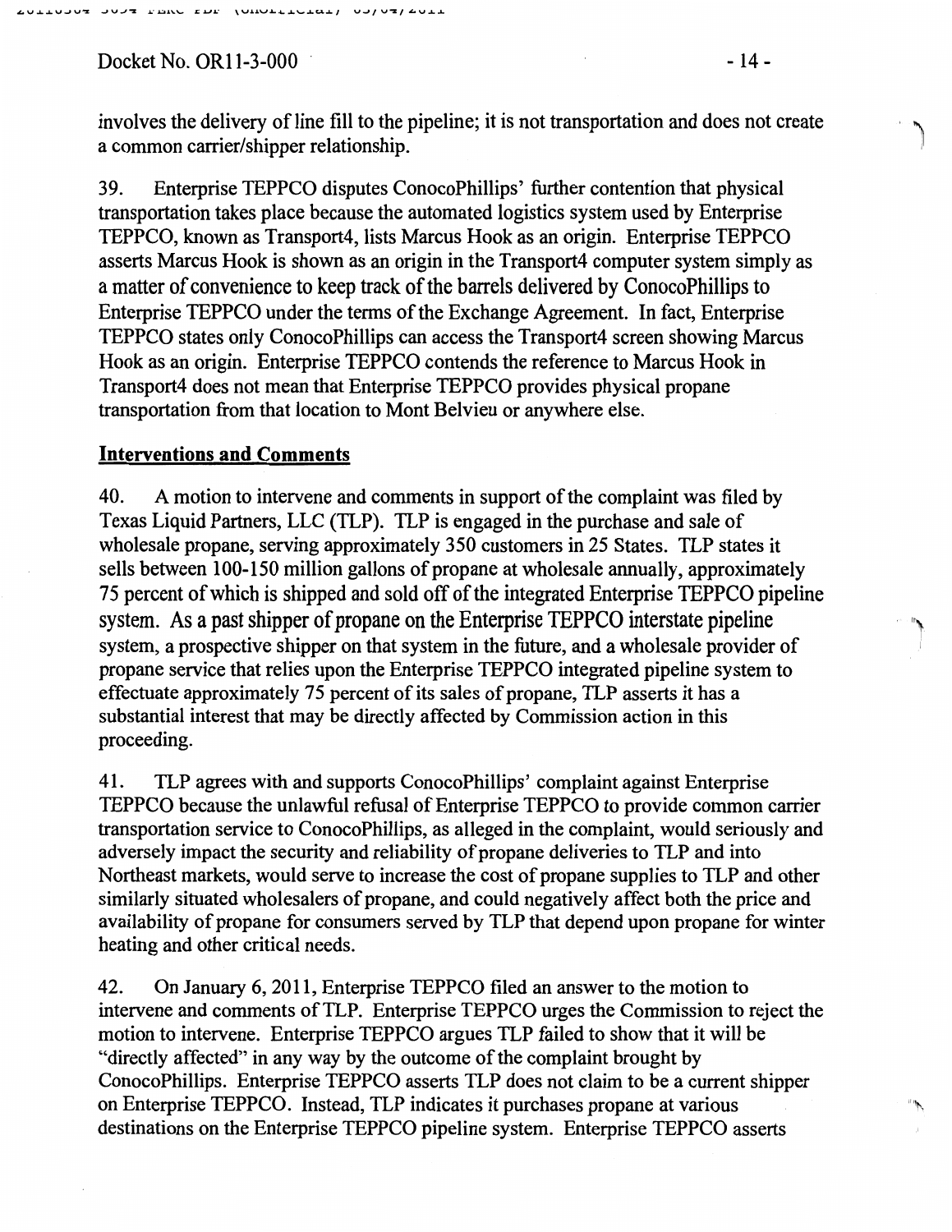### Docket No. OR11-3-000 - 15 -

nothing about the outcome of this case will affect TLP's ability to purchase propane transported on the Enterprise TEPPCO pipeline system. Enterprise TEPPCO submits the termination of the Exchange Agreement between Enterprise TEPPCO and ConocoPhillips will not change the transportation service offered by Enterprise TEPPCO, nor will it eliminate any of the destinations at which TLP claims to purchase propane.

43. Enterprise TEPPCO contends TLP's assertion that propane purchases are effectuated through the Exchange Agreement are not supported. Enterprise TEPPCO argues to the extent TLP purchases propane at one of the destinations on the Enterprise TEPPCO pipeline, it is because a shipper nominated propane for transportation to those destinations. Enterprise TEPPCO submits that such shipments will not be affected by the termination of the Exchange Agreement.

### **ConocoPhillips' and Enterprise TEPPCO's Supplemental Answers**

44. On January 6, 2011, ConocoPhillips filed an answer in opposition to Enterprise TEPPCO's motion to dismiss its complaint. ConocoPhillips reiterates many of the arguments made in its original complaint and asserts there are facts in dispute that, at the very least, require a hearing and preclude dismissal. ConocoPhillips asserts that Enterprise TEPPCO's claim that the pipeline does not flow east to west is contradicted by a slide presentation that indicates that the Greensburg Lateral features a Wintertime Flow East to West of 18,000 barrels per day and a Wintertime Bi-directional flow of25,000 barrels per day. $^{20}$ 

45. On January 20,2011, Enterprise TEPPCO filed an answer to ConocoPhillips also reiterating many of the same arguments it previously made in its answer to the complaint. Enterprise TEPPCO also specifically addresses the new information concerning the Greensburg Lateral raised by ConocoPhillips in its supplemental answer. Enterprise TEPPCO states that ConocoPhillips claims the Greensburg Lateral is bi-directional and refers to a presentation purportedly made by Enterprise TEPPCO's predecessor, TE Products Pipeline Company LLC, showing that the Greensburg Lateral can (or at one time did) make bi-directional movements. Enterprise TEPPCO submits the presentation cited by ConocoPhillips fails to support its claim. While the Greensburg Lateral is physically capable of making bi-directional movements, Enterprise TEPPCO asserts it does not transport propane from east to west on the Greensburg Lateral, and has never done so for any shipper. Enterprise TEPPCO asserts neither the Trainer refinery nor the Twin Oaks/Marcus Hook destinations have ever been origins for propane shipments, and it has never billed a shipper transportation charges for such movements.

<sup>&</sup>lt;sup>20</sup> Attachment 1 to January 6, 2011 Answer, slide labeled "0678 Greensburg to Philadelphia."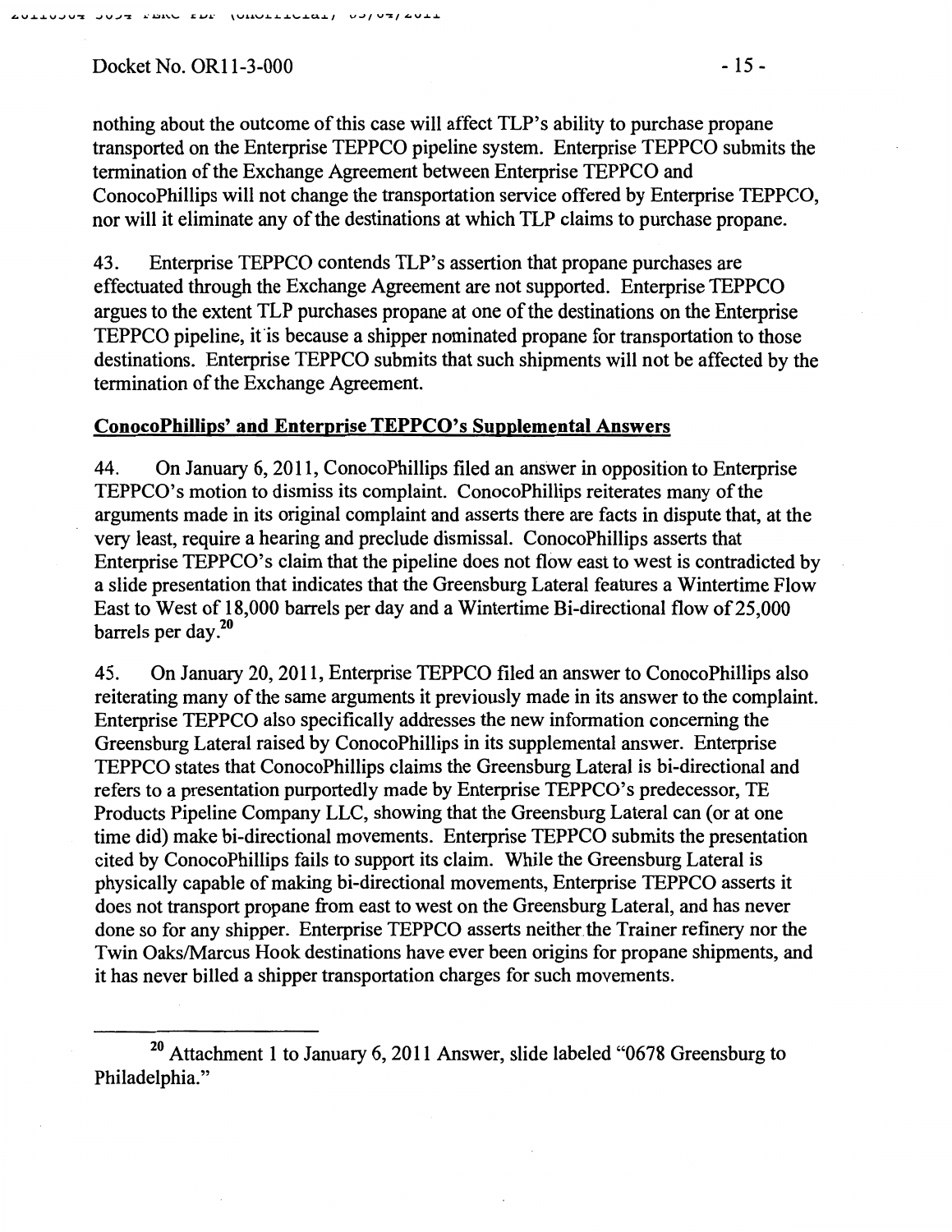Docket No. OR11-3-000 - 16 -

47. On February 4, 2011, ConocoPhillips filed a reply to the January 20, 2011 answer of Enterprise TEPPCO. ConocoPhillips alleges that based on various discussions with TEPPCO scheduling personnel, propane moves both from west to east and from east to west throughout the year, while butane moves from west to east in the fall and winter.<sup>22</sup> ConocoPhillips also alleges that an examination of Form 6 shows that over 4 million barrels of propane originated in Pennsylvania. ConocoPhillips contends that, presumably, the approximately 1.5 million barrels that ConocoPhillips injects into the system from Trainer, as well as the volume injected by the Sunoco Refinery at the same location, constitute a large portion of the propane injected in Pennsylvania. As such, ConocoPhillips submits that Enterprise TEPPCO is transporting, moving and delivering propane originated in Pennsylvania to places in Pennsylvania and the northeast.

48. On February 8, 2011', Enterprise TEPPCO filed an answer to the February 4, 2011 answer of ConocoPhillips. Enterprise TEPPCO states that ConocoPhillips asserts that its previous assertions regarding direction of flow, movement and deliveries of propane are somehow undermined by the volumes shown at the States of Origin and Delivery as reported in its 2009 Form 6 Report. Enterprise TEPPCO states that ConocoPhillips asserts that Enterprise TEPPCO is reporting significantly higher volumes of propane being received in Pennsylvania, and therefore according to ConocoPhillips it is therefore clear that Enterprise TEPPCO is transporting in Pennsylvania. Enterprise submits that

[w] hile it does not agree that the previously reported volumes are even close to making it "clear" that west to east transportation of propane is occurring in Pennsylvania, upon reviewing the February 4 Answer Enterprise TEPPCO has discovered that the volume information reported for Pennsylvania was inadvertently double-counted, and it is therefore promptly filing to correct the erroneous Form 6. The correctly reported

<sup>22</sup> February 4, 2011 reply of ConocoPhillips at 3, citing Hunderuk Affidavit at P 7.

<sup>21</sup>*ARCO Pipe Line Co.,* 66 FERC, at 61,313 (no authority to review pipeline proposal to abandon southbound service while continuing to provide northbound service, since "the services on the northbound and southbound routes are two distinct services").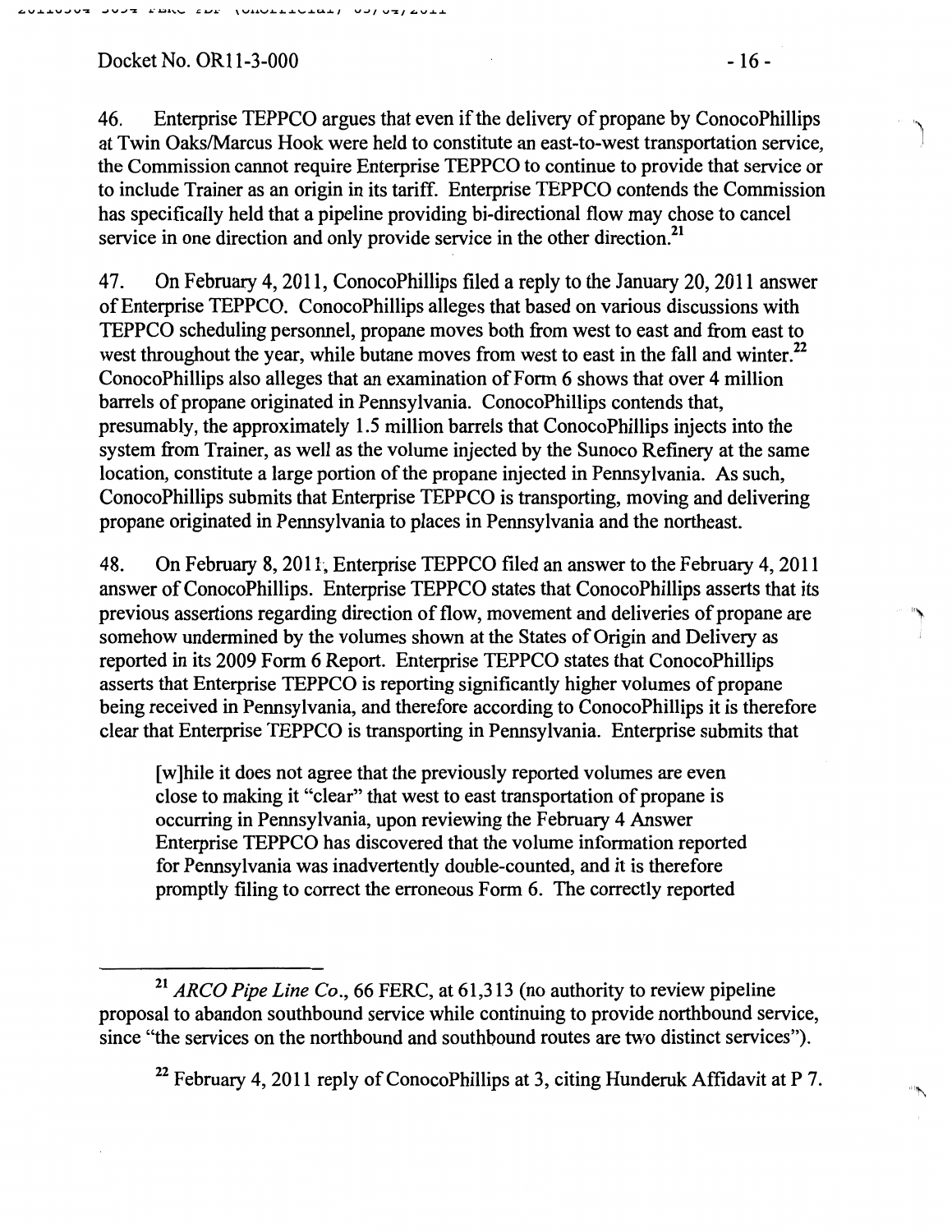Docket No. OR11-3-000 - 17 -

### **Discussion**

49. ConocoPhillips and Enterprise TEPPCO have been parties to the Exchange Agreement for a number of years that requires ConocoPhillips to provide propane from its Trainer Refinery at Twin Oaks/Marcus Hook, Pennsylvania in exchange for propane provided by Enterprise TEPPCO at Mont Belvieu, Texas. The latest version of the Exchange Agreement is dated April I, 2005, and pursuant to its terms at paragraph 8 was terminated by Enterprise TEPPCO to become effective March 31, 2011. ConocoPhillips' complaint alleges Enterprise TEPPCO is providing jurisdictional transportation pursuant to the Exchange Agreement. ConocoPhillips asserts it requested to continue service under the agreement but Enterprise TEPPCO has refused. ConocoPhillips submits that to fulfill the ICA obligation to provide service upon reasonable request, the Commission should order Enterprise TEPPCO to list Trainer as an origin in its tariff and publish rates to all destination points on the Enterprise TEPPCO system. ConocoPhillips also requests that the Commission require Enterprise TEPPCO to reflect the transportation of propane under the Exchange Agreement, as well as similar agreements with other shippers, in its tariff.

50. There are two issues raised by the complaint. First, is whether the services provided by Enterprise TEPPCO pursuant to the Exchange Agreement constitute jurisdictional oil pipeline transportation which the Commission can order Enterprise TEPPCO to continue. A second issue is whether ConocoPhillips has made a reasonable request for transportation service that Enterprise TEPPCO unlawfully refused. Even if jurisdictional transportation is not being provided under the Exchange Agreement, if Enterprise TEPPCO is providing east to west transportation on the Greensburg Lateral, then ConocoPhillips' request to ship propane from Trainer, as an origin, after the termination of the agreement on March 31, 20 11, would constitute a reasonable request for transportation under the ICA. The Commission reviewed the Exchange Agreement, the pleadings and exhibits of the parties, and the applicable precedent, and finds that although the services provided under the Exchange Agreement are provided by Enterprise TEPPCO, an oil pipeline subject to the Commission's jurisdiction, they do not constitute transportation within the meaning of the ICA and applicable Commission precedent and therefore, are non-jurisdictional. Further, since Enterprise TEPPCO is not providing east to west transportation on the Greensburg Lateral and is not holding itself out as providing such services, ConocoPhillips could not have made a reasonable request

<sup>23</sup> Enterprise TEPPCO February 8, 2011 Answer at 2-3.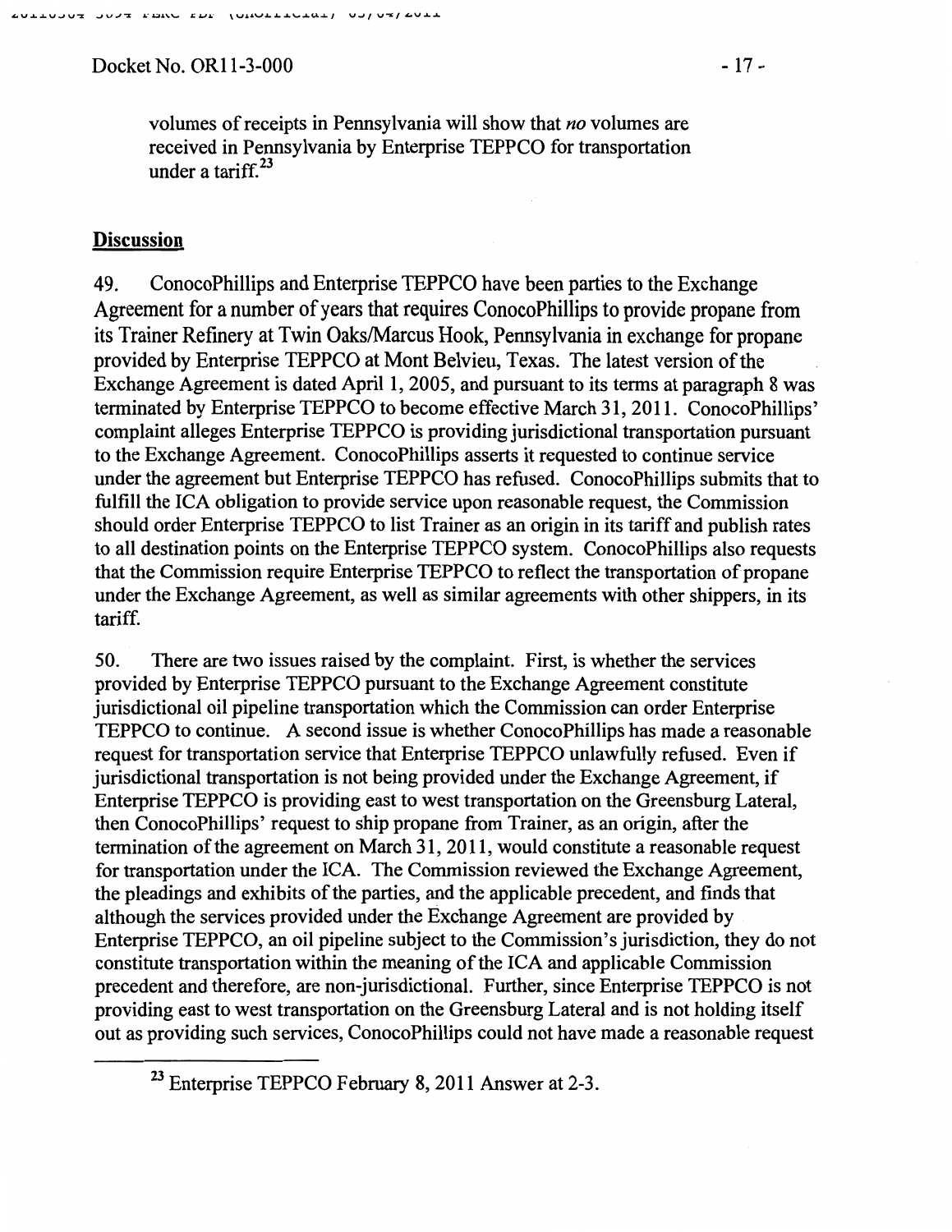Docket No. OR11-3-000 - 18 -

**60110307** 

**SASS LEAGE LEE TOROLLIGE AST SASSED** 

for transportation service pursuant to the ICA. The Commission will discuss the details of its decision below.

51. An examination of the Exchange Agreement shows it is a contract between ConocoPhillips and Enterprise TEPPCO for trading of propane at different locations without the need for physical transportation that is typical in the oil industry. The Exchange Agreement shows that ConocoPhillips will deliver propane from its Trainer refmery to the Twin Oaks/Marcus Hooks point on Enterprise TEPPCO's system and Enterprise TEPPCO will deliver an equal volume to ConocoPhillips's account at Mt. Belvieu, Texas. The Exchange Agreement does not state, nor has ConocoPhillips alleged anywhere, that it pays transportation charges pursuant to Enterprise TEPPCO's tariff. Enterprise TEPPCO states ConocoPhillips does not pay transportation charges under the Exchange agreement and, in fact, pursuant to the agreement, Enterprise TEPPCO pays ConocoPhillips a per gallon differential for the propane for summer and winter periods. Further evidence from the contract reveals the Exchange Agreement is not transportation because Enterprise TEPPCO's allotted a certain amount of in system storage space at no cost to ConocoPhillips to facilitate the movement of the propane to the Twin Oaks/Marcus Hook point. This is in contrast to paragraph 6 of the Exchange Agreement where, in consideration for the exchange, ConocoPhillips agreed to ship butane for certain months and certain volumes from the Texas Gulf Coast to Marcus Hook pursuant to Enterprise TEPPCO's tariff. Thus, it appears the Exchange Agreement constituted an integrated business transaction involving both jurisdictional and non-jurisdictional services. Moreover, in contrast to the usual procedure of the shipper having title and risk of loss when transportation is provided, section 9 of the Exchange Agreement states that "[t]itle to, and risk of loss of, Product delivered to the Delivery Point shall pass from Shipper to TEPPCO at the flange connecting TEPPCO and Shipper's pipelines at the Refinery." The Commission does not find that it is credible for ConocoPhillips to claim the propane exchange constituted jurisdictional transportation without pointing to any such indicia in the agreement, while the other part of the contract concerning butane transportation specifically referred to transportation pursuant to Enterprise TEPPCO's tariff.

52. ConocoPhillips asserts the Exchange Agreement constitutes transportation because its propane moves westward to destinations in New York and Pennsylvania and because Marcus Hook is listed as an origin point in Enterprise TEPPCO's automated logistics system. As Enterprise TEPPCO stated, Marcus Hook is only listed as an origin point as a convenience to track ConocoPhillips's barrels of propane and only ConocoPhillips has access to such listing on its automated logistics system. An examination of Enterprise TEPPCO's tariff shows that points near the Trainer refinery are destination points and not origin points. Enterprise TEPPCO is a single direction pipeline that transports propane from the southwest to the northeast. The tariff confirms this and nothing ConocoPhillips presented supports its contention that propane can move from points near its Trainer refinery westward. Enterprise TEPPCO recognizes that the propane delivered by

 $\P$  ,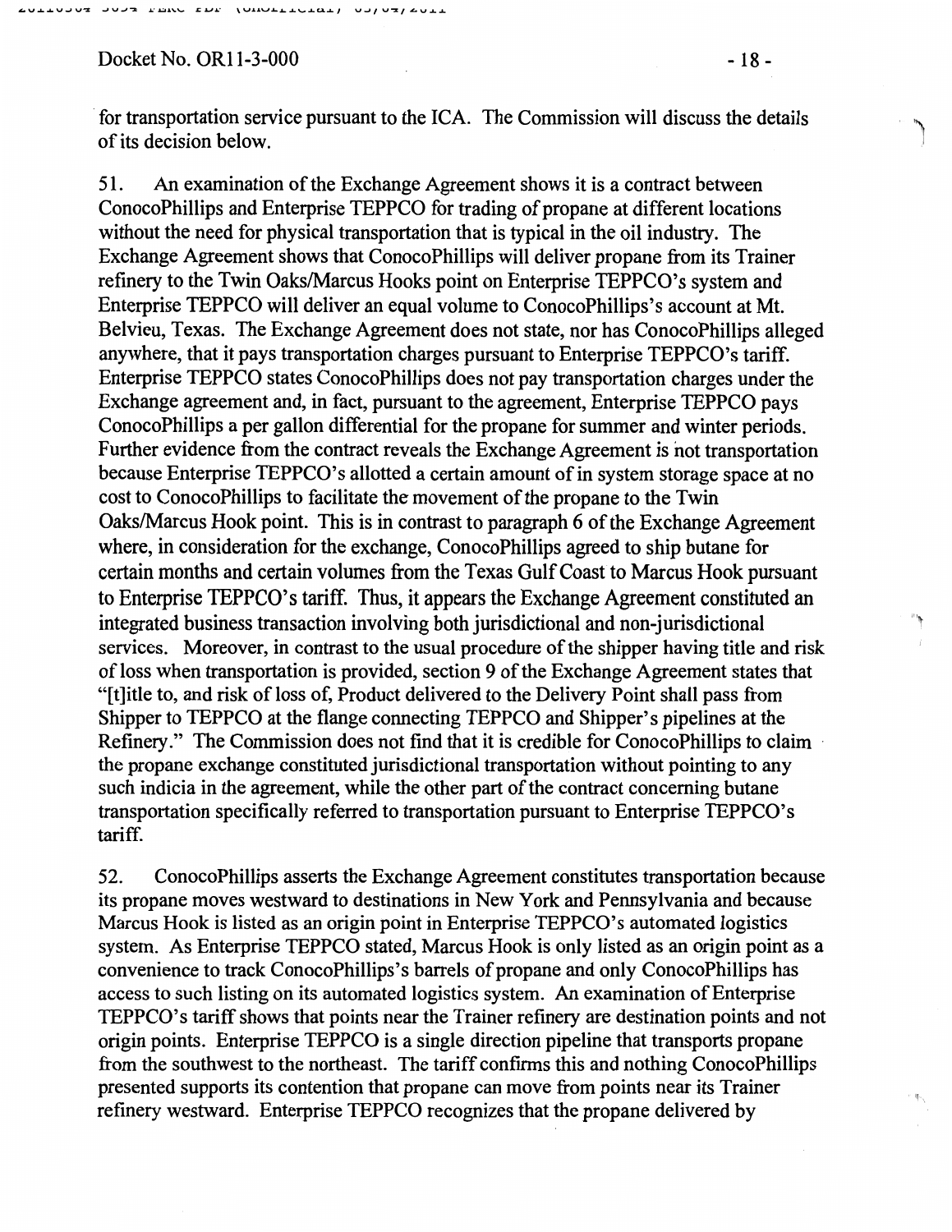## Docket No. OR11-3-000 - 19 -

ConocoPhillips at Trainer is pumped into the pipeline system for line fill and such pumping can create some incidental westward movement. However, the Commission finds such pumping does not constitute transportation on behalf of ConocoPhillips since, as ConocoPhillips itself recognizes, it is physically impossible to accomplish a delivery from Trainer to Mt. Belvieu in the opposite direction of the flow of the pipeline. What occurs between ConocoPhillips and Enterprise TEPPCO is a paper rather than physical transaction. The fact that ConocoPhillips' propane may benefit Enterprise TEPPCO's system and may be used to make deliveries to customers in New York and Pennsylvania does not mean Enterprise TEPPCO provides transportation service to ConocoPhillips. Any use of the line fill to accomplish propane deliveries is transportation on behalf of other customers who are separately paying rates pursuant to Enterprise TEPPCO's tariff. ConocoPhillips' compensation for its benefits to the system is the equivalent volumes it receives at Mt. Belvieu and the differential payment for the propane received at Trainer.

53. ConocoPhillips attempt to analogize the Exchange Agreement to a backhaul in the natural gas industry is also unavailing. While the Commission's natural gas regulations at 18 C.F.R. § 284.1(a) (2010) include backhaul and exchange in the definition of transportation, the defmition of transportation in section 1(3) of the ICA does not. Moreover, unlike the Exchange Agreement here, which involves no physical movement of volumes and a differential payment to ConocoPhillips, a shipper transporting gas by backhaul on a natural gas pipeline will pay a tariff rate for the transportation of the gas, and the backhaul volumes will be taken into consideration in developing the pipeline's rates. ConocoPhillips makes no claim that it pays or previously paid for propane transportation pursuant to the Exchange Agreement.

54. The Commission's finding that the Exchange Agreement does not constitute jurisdictional transportation is consistent with *Western* and *Bridger* cases. In both of those cases the Commission found an exchange agreement in the opposite direction of the flow of the pipeline or on non-contiguous segments of a pipeline do not constitute jurisdictional transportation. Such agreements are simply private contractual agreements to trade oil, or in this case, propane. The fact that an oil pipeline engages in such a contract does not make it a jurisdictional issue. These agreements are common in the oil industry, are not exclusive to oil pipelines, and are a way to trade without relying on physical transportation. The Commission also found that because an oil pipeline engages in certain activities or provides certain services, and even may include rates for such services in its tariff as a convenience to shippers, does not make the activities or services jurisdictional.<sup>24</sup>

55. While the exchange agreement is not jurisdictional transportation, there is still the issue of whether ConocoPhillips has been denied transportation service upon reasonable

<sup>&</sup>lt;sup>24</sup> See TE Products Pipeline Company, LLC, 131 FERC ¶ 61,277 at P 12.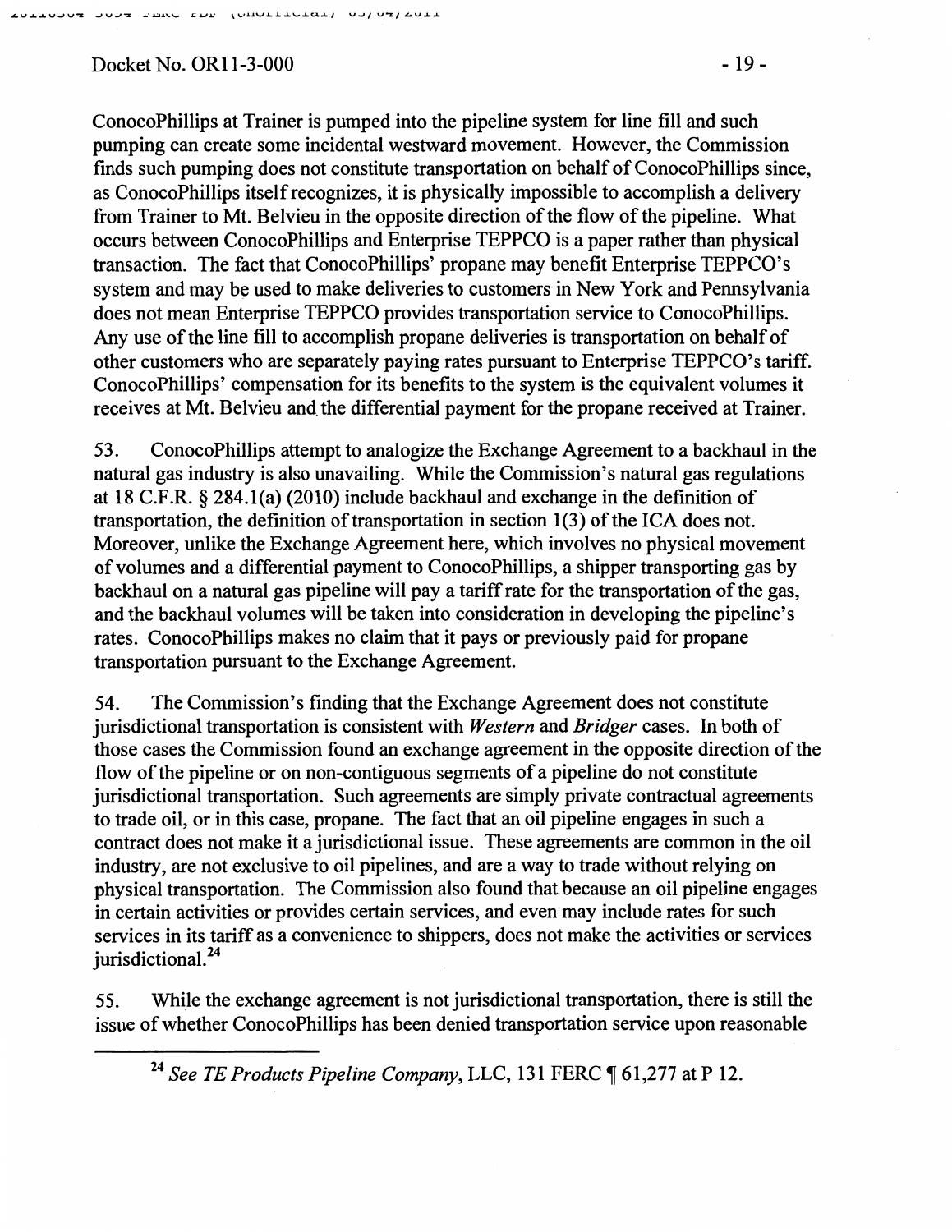Docket No. OR11-3-000 - 20 -

"]

 $\mathbf{R}$ .I

 $\overline{\phantom{a}}$ 

request. This issue was raised in the supplemental answer where ConocoPhillips asserted that a slide presentation shows there is east to west service on the Greensburg Lateral. This would not replace the Exchange Agreement because even ConocoPhillips recognizes it is not possible to ship propane from the Trainer refinery to Mt. Belvieu. Rather, it would allow ConocoPhillips to ship propane on its own from the Trainer Refinery to points in Pennsylvania and New York.

56. The Commission fmds that Enterprise TEPPCO is not offering east to west service on the Greensburg Lateral, and, therefore, ConocoPhillips could not have made a valid request for service. As Enterprise TEPPCO stated, this presentation was made by its predecessor, TE Products Pipeline, but Enterprise TEPPCO does not offer any such east to west service. An examination of the tariff also confirms there is no listing of origin points in the vicinity of the Trainer refinery that would allow east to west movements of propane. Aside from the slide presentation, no evidence has been presented which would support ConocoPhillips' contention that Enterprise TEPPCO is, in fact, offering east to west service on the Greensburg lateral, or any other part of the system for that matter. Further, even if Enterprise TEPPCO were offering east to west or bi-directional service on the Greensburg lateral, it could cancel or abandon such service at anytime. As long as a pipeline completely abandons a service, there is no issue of discrimination because all shippers receiving the service are subject to the abandonment.<sup>25</sup>

57. Accordingly, since the Exchange Agreement is not jurisdictional, and ConocoPhillips did not make a valid request for transportation which was unreasonably denied, there is no basis for the Commission granting the relief requested by ConocoPhillips and its complaint is therefore dismissed.

58. Finally, on a procedural matter, we deny TLP's motion to intervene because it does not have an interest directly affected by the complaint. TLP is not affected by the Exchange Agreement or ConocoPhillips' ability to ship on the system. Moreover, as Enterprise TEPPCO has stated, since TLP appears to be receiving propane through other shippers, such shipments would be unaffected.

The Commission orders:

(A) ConocoPhillips' November 30,2010 complaint is dismissed.

*<sup>25</sup>ARCO Pipe Line Co.,* 66 FERC at 61,313 (no authority to review pipeline proposal to abandon southbound service while continuing to provide northbound service, since ''the services on the northbound and southbound routes are two distinct services").